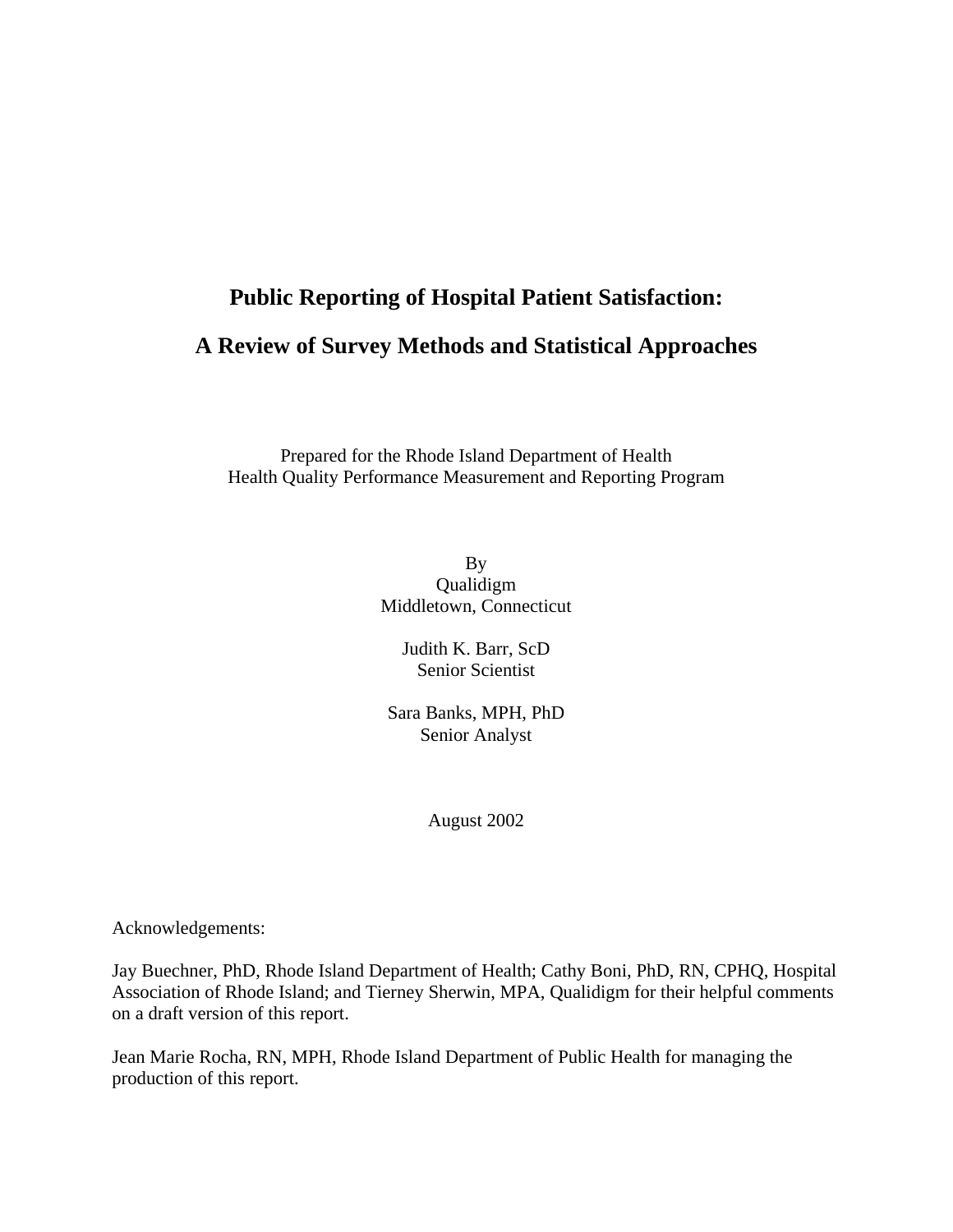# **TABLE OF CONTENTS**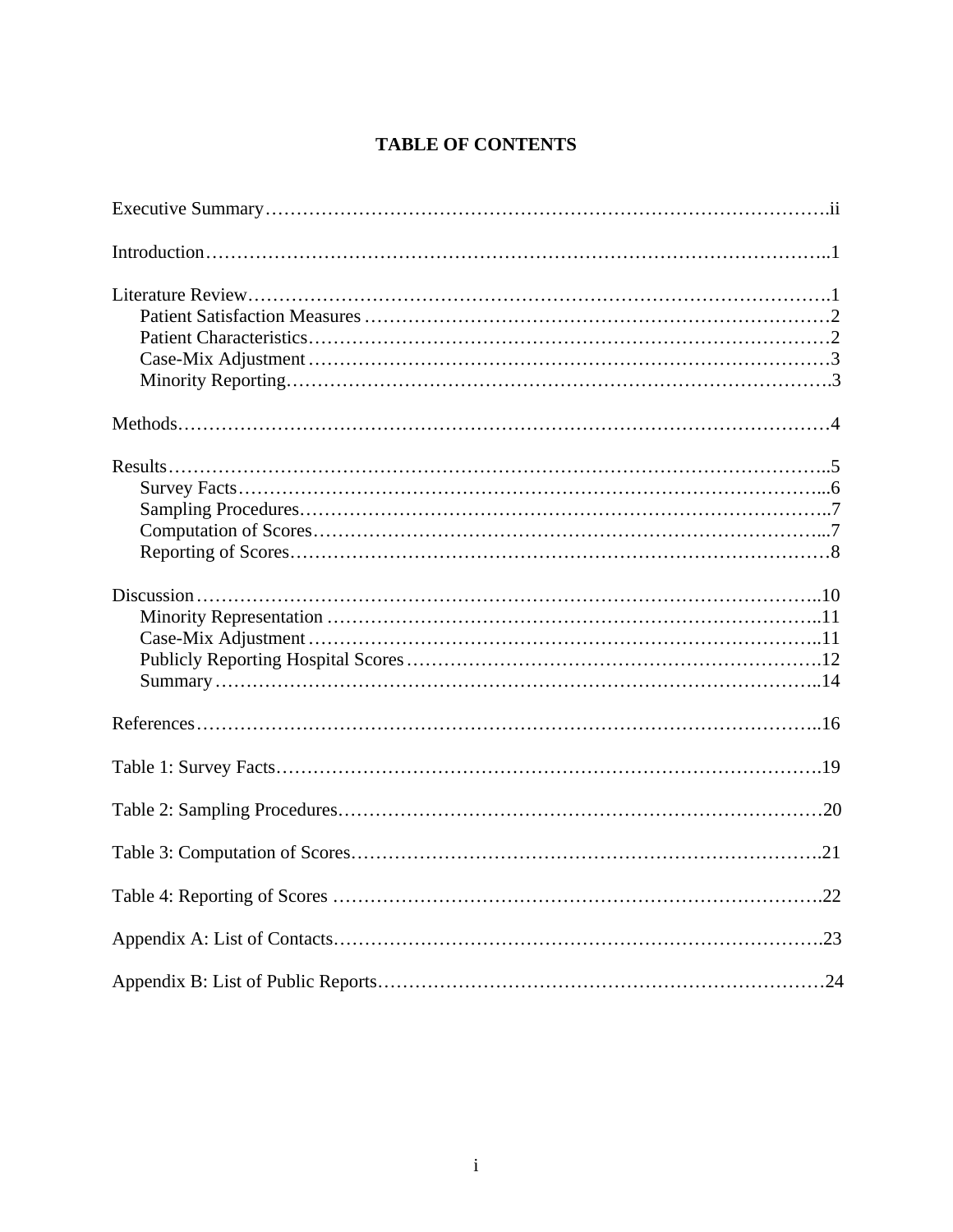# **EXECUTIVE SUMMARY**

An in-depth review of existing public reports on hospital patient satisfaction was conducted to assess the similarities and differences in survey and statistical methodologies, identify issues related to survey distribution and reporting for minority groups, and discuss advantages and disadvantages of various statistical approaches for reporting hospital patient satisfaction data. The relevant literature was reviewed as a context for the description and analysis of the public reports.

Nine public reports were identified that compare hospitals on patient satisfaction. These reports were intended for distribution to the general public. Where available, the companion technical report also was reviewed to provide greater detail on methods. The public reports present data for states (Rhode Island, California, Massachusetts, and Ontario), for regions (Southeast Michigan, Western New York), or for cities (Buffalo, Indianapolis, and Cleveland). Similarities and differences were found among the nine reports in four areas: survey methods, sampling procedures, computation of scores, and reporting scores. Key findings are listed below.

#### Survey methods

- Rhode Island is the only locale with a legislative mandate; all others are voluntary initiatives.
- All locales except Rhode Island conducted three waves of mailing, but only two had higher mean response rates than Rhode Island.
- Four locales, including Rhode Island, made alternate language surveys available, but methods of distribution varied.
- Only Rhode Island and Ontario used Parkside/Press Ganey as a survey vendor; all others used the Picker Institute.

#### Sampling procedures

- All locales sampled patients randomly.
- All locales except Ontario stratified the sampling of patients by hospital service.
- All but Ontario selected equal numbers from each hospital.
- All but Ontario required those sampled to be adults and to have had an overnight stay in the hospital.

#### Computation of scores

• The seven locales using the Picker survey computed "problem scores" or the inverse, "performance scores." Rhode Island and Ontario computed scores based on 5-point evaluative response sets.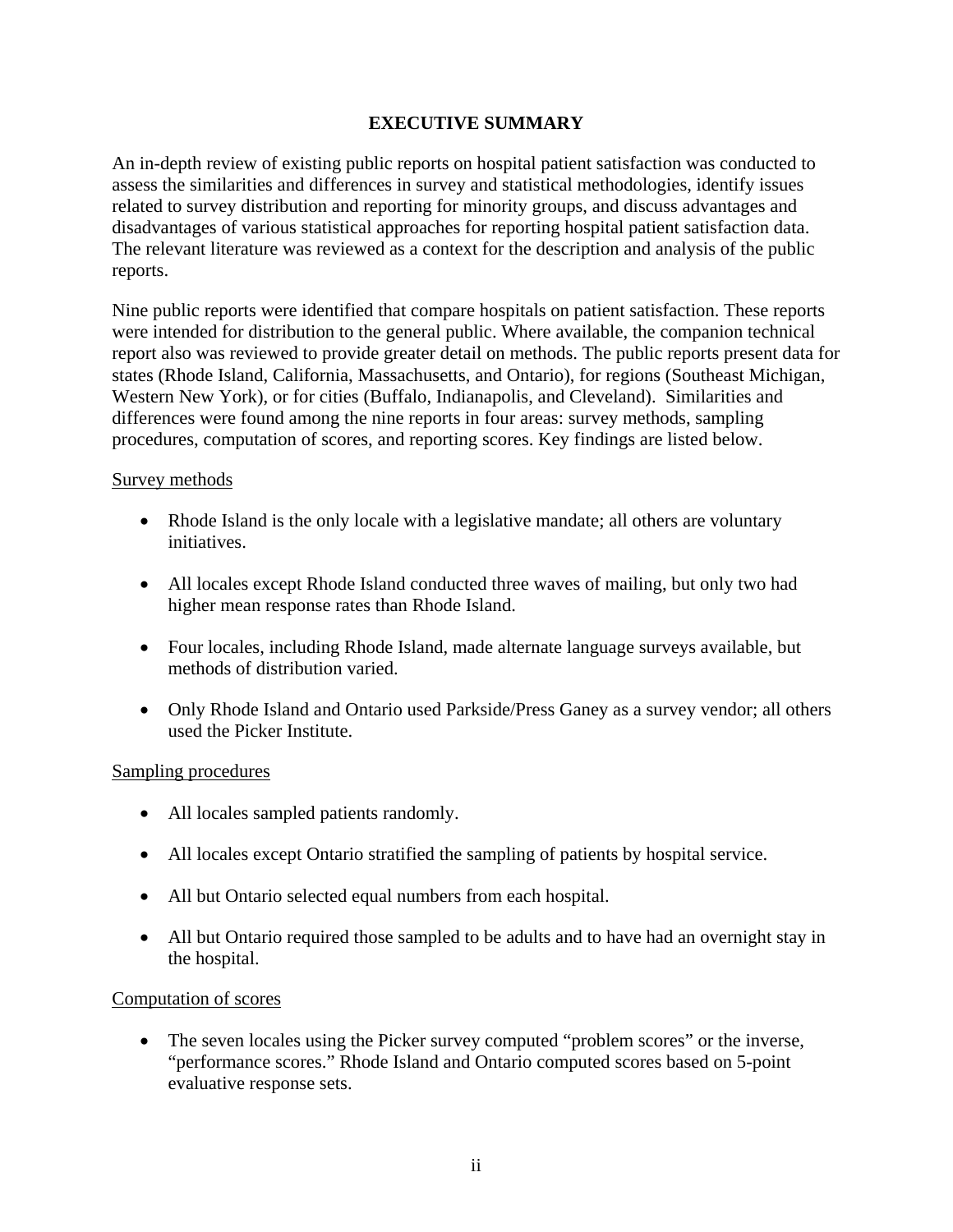• Seven locales, excluding Rhode Island and Western New York, case-mix adjusted the hospital scores for patient characteristics (e.g., age, gender, health status). None of the locales adjusted for hospital characteristics.

## Reporting scores

- All locales except Massachusetts required a minimum number of survey responses, ranging from 1 to 60 per service, for each hospital to be included in the report; Rhode Island required 40 per service.
- All but Ontario and California compared hospital scores to a national normative mean in the public report.
- None of the locales reported actual scores in the public report; all except Massachusetts assigned hospitals comparative ratings, e.g., *above, average,* or *below* a normative mean.
- All except Massachusetts used symbols to depict these comparative ratings in the public report; Massachusetts presented the hospital scores in a graphic format in the public report and presented comparative ratings only in their technical report.
- All except Ontario reported results for each domain of care by service type.

Survey and statistical issues in public reporting of hospital patient satisfaction are discussed and include: the large sample size needed to report results by minority status, the use of case-mix adjustment, and the methods for assigning hospitals to normative categories. The findings from this review provide a context for future health quality reporting in Rhode Island.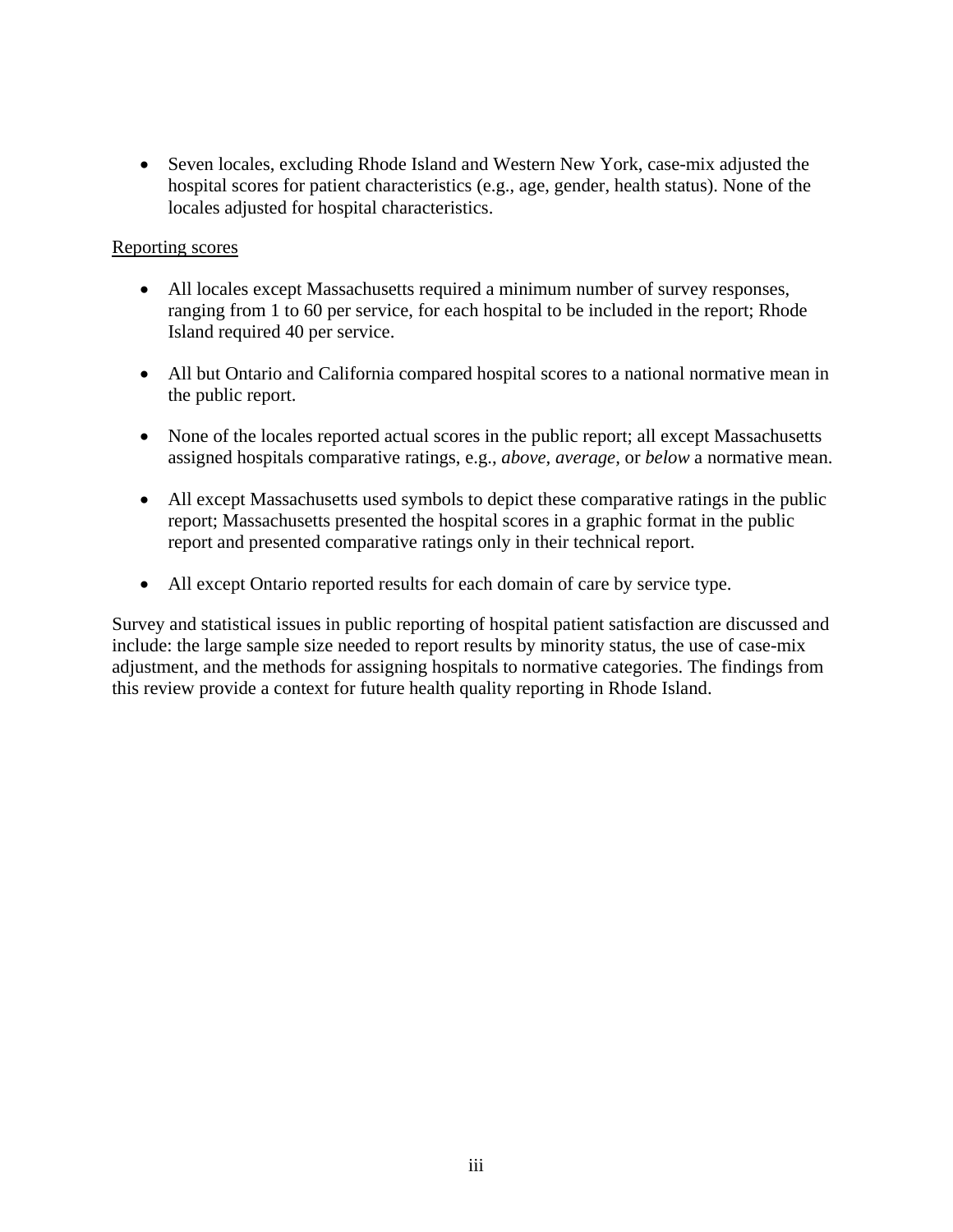# **INTRODUCTION**

As part of the Rhode Island Health Quality Performance Measurement and Reporting (HQPMR) program, the first public report on patient satisfaction with hospitals in Rhode Island was published and released in November 2001. This report is the only legislatively mandated public report on hospital patient satisfaction in the country at this time. In addition to the Public Report, a Technical Report, available on the Rhode Island Department of Health (HEALTH) web site, describes the methodology and results in greater detail (www.healthri.org/chic/performance/satisfaction.htm).

Because public reporting of hospital patient satisfaction in Rhode Island is an ongoing process, planning for the second round of measurement and public reporting is underway. To help inform this planning, an in-depth review of existing public reports on hospital patient satisfaction was conducted to complement an earlier publication on the state of public reporting (Department of Health of Rhode Island, 2000). The major purposes of this review were to provide a scan of the various survey and statistical methods used, identify challenges to reporting patient satisfaction for minority populations; and examine the statistical approaches for reporting patient satisfaction data. Specifically, the tasks were to:

- review the literature on issues related to measuring and reporting hospital patient satisfaction;
- assess similarities and differences in survey and statistical methodologies used in public reports of hospital patient satisfaction;
- discuss survey distribution and reporting for minority groups; and
- discuss advantages and disadvantages of various statistical methodologies for reporting hospital patient satisfaction data.

Following the literature review, the methods used for conducting the in-depth review of existing hospital patient satisfaction public reports are described, and the results are presented on the similarities and differences in survey and statistical methodologies used in existing public reports. Then, the Discussion section addresses: (1) issues related to survey distribution and reporting for minority groups, and (2) statistical issues in the computation and public reporting of hospital data (i.e., case-mix adjustment and statistical options for assigning comparative ratings to hospital scores).

#### **LITERATURE REVIEW**

To provide a context for the review of existing hospital patient satisfaction public reports and to add to the understanding of the advantages and disadvantages of different methodological approaches, a systematic search and review of the literature was conducted. This review focused on patient satisfaction, specifically in hospitals; the relation between patient characteristics and satisfaction scores; case-mix adjustment of satisfaction rankings; and reporting of minority status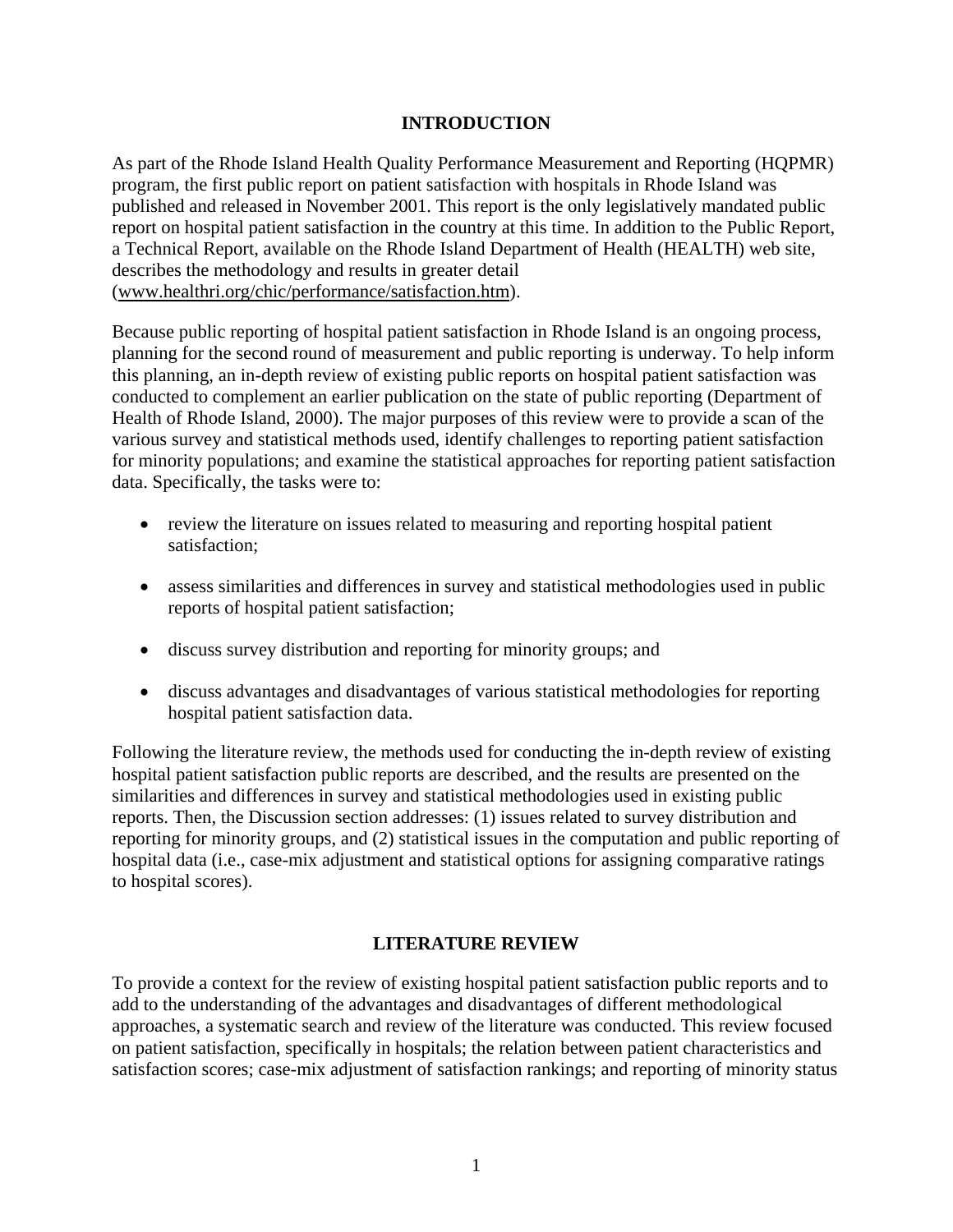and patient satisfaction. The results also can be used to provide a context for the decisions being made in the Rhode Island HQPMR program.

#### Patient Satisfaction Measures

One factor that can account for variation in patient perceptions of hospital care is differences in the measures of satisfaction. The patient satisfaction surveys developed by the Picker Institute focus on "experience of care" and take a problem-oriented approach, asking questions about what did or did not happen during the hospitalization with regard to various aspects of care (Cleary, et al., 1991). Other satisfaction surveys take a "satisfaction with care" approach, asking the individual to rate their satisfaction with various aspects of care while they were hospitalized (Finkelstein, et al., 1998; Kane, et al., 1997; Marshall, et al., 1996). These two approaches to assessing patients' views of their hospital experiences may reflect the two complementary but sometimes conflicting goals for developing such information: quality improvement by hospitals and public reporting for use by consumers. To help hospitals direct their quality improvement efforts, specific questions identifying problem areas have been used (Cleary, et al., 1991; Hargraves, et al., 2001). Whether results of these questions are more easily understood by the public in a report on hospital quality than questions asking patients to evaluate their satisfaction or rate the care received (e.g., excellent, good, fair, poor) is a methodological issue that has not been resolved.

## Patient Characteristics

Most studies of the relationship of patient characteristics to hospital satisfaction scores have found that several key variables were significantly related to reports of satisfaction, most consistently patient age and self-reported health status. Virtually every study reviewed found these two characteristics to be strongly related to hospital satisfaction, and this finding held for VA hospital patients (Rosenheck, et al., 1997; Young, et al., 2000), for obstetrical patients (Finkelstein, et al., 1998), for different satisfaction measures (Marshall, et al., 1996), and in different countries (Thi, et al., 2002). In general, older patients tended to report greater satisfaction, and sicker patients tended to be less satisfied (Finkelstein, et al., 1998; Hargraves, et al., 2001; Rogut, et al., 1996; Rosenheck, et al., 1997; Thi et al., 2002; Young, et al., 2000). Other patient characteristics that have been significantly related to hospital patient satisfaction include: race/ethnicity (Finkelstein, et al., 1998; Rogut 1996; Young, et al., 2000), gender (Hargraves, et al., 2001; Rosenheck, et al., 1997), education level (Hargraves, et al., 2001), insurance status (Finkelstein, et al., 1998; Rogut, et al., 1996), income (Rogut, et al., 1996; Young, et al., 2000), having a regular physician (Rogut, et al., 1996), and past hospital experience (John, 1992).

A few studies found that hospital characteristics were related to patient reports of satisfaction. For example, differences by hospital service have been noted, with obstetrical patients most satisfied and surgical patients more satisfied than medical patients (Cleary, et al., 1991; Rogut, et al., 1996; Young, et al., 2000). Other hospital characteristics include: teaching status (Finkelstein, et al., 1998; Young, et al., 2000), rural location (Young, et al., 2000), and nurse staffing levels (Rogut, et al., 1996).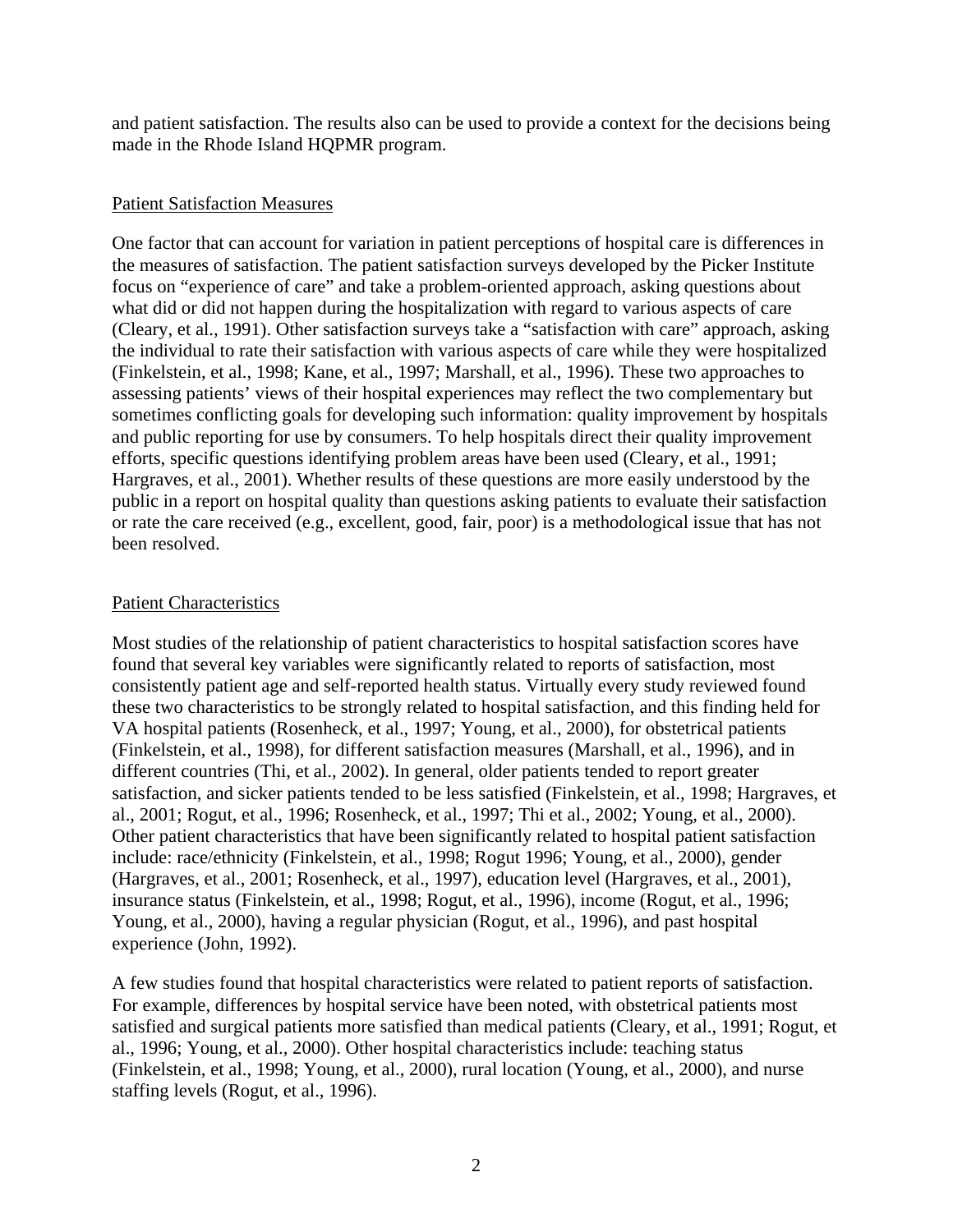#### Case-Mix Adjustment

To address these differences, case-mix adjustment has been applied to the results in some studies to control for differential distribution of patient characteristics among hospitals when those characteristics are related to the outcome, i.e., satisfaction. Without some adjustment, these differences might systematically bias responses and lead to reporting and rating variation that is unrelated to quality of care (Elliott, et al., 2001). The literature on case-mix adjustment of patient satisfaction scores, similar to the process of risk adjustment for patient outcomes, is mixed. Findings from these analyses indicate that patient characteristics typically explain little of the variation among hospital patient satisfaction scores, for example, less than 10% and as little as 2% (Cleary, et al., 1991; Finkelstein, et al., 1998; Hargraves, et al., 2001; Kane, et al., 1997; Rosenheck, et al., 1997; Young, et al., 2000). Two studies reported that up to 15% of the variance was explained by patient characteristics (Rogut, et al., 1996; Young, et al., 2000). Despite the generally small contribution of these factors to the explanation of hospital differences in patient satisfaction and the mostly minor differences in hospital rankings after adjustment, many authors recommend adjusting for patient characteristics to avoid the possibility of bias and the concern that hospitals may have about the appearance of bias (Finkelstein, et al., 1998; Hargraves, et al., 2001; Rosenheck, et al., 1997; Young, et al., 2000).

An alternative suggestion, based on an analysis of CAHPS data, is to stratify reports of ratings of care for key variables, e.g., report ratings separately for those with excellent or very good selfrated health status and those with poor, fair, or good health status (Elliott, et al., 2001). This approach, although more costly, would address the problem of case-mix adjusting that might eliminate real differences in care among providers. While stratified reporting may be useful when the effects of case-mix adjustment vary across hospitals, it may be impractical when the subgroups are small in number and also may yield overly complex results for consumers (Zaslavsky, 2001). Alternative statistical approaches, such as indirect estimation and hierarchical modeling, have been suggested when sample sizes are small (Zaslavsky, 2001).

The findings for hospital characteristics generally have not been strong and have not been used for case-mix adjustment; these factors may account for differences in patient perceptions and, therefore, would not be subject to adjustment. The differences by type of service can be addressed by stratifying the reports of patient perceptions and presenting them separately for each service (Hargraves, et al., 2001). For example, obstetrical patients are more likely than others to be satisfied regardless of hospital, so that stratifying by service would account for differences in the proportion of obstetrical patients and comparisons can be made across hospitals within service type.

#### Minority Reporting

While there are reports of health status, access to care, treatment, and survival for different minority groups (for example, see: Bach, et al., 2002; Bradley, et al., 2002; Collins, et al., 2002; Lannin, et al., 1998; Schneider, et al., 2002), relatively few reports are available on patient satisfaction by minority groups. A survey of inpatient psychiatric care in Britain compared white British patients with ethnic minority patients on satisfaction with care using semi-structured interviews (Callan & Littlewood, 1998). Data from the 1996-97 Community Tracking Survey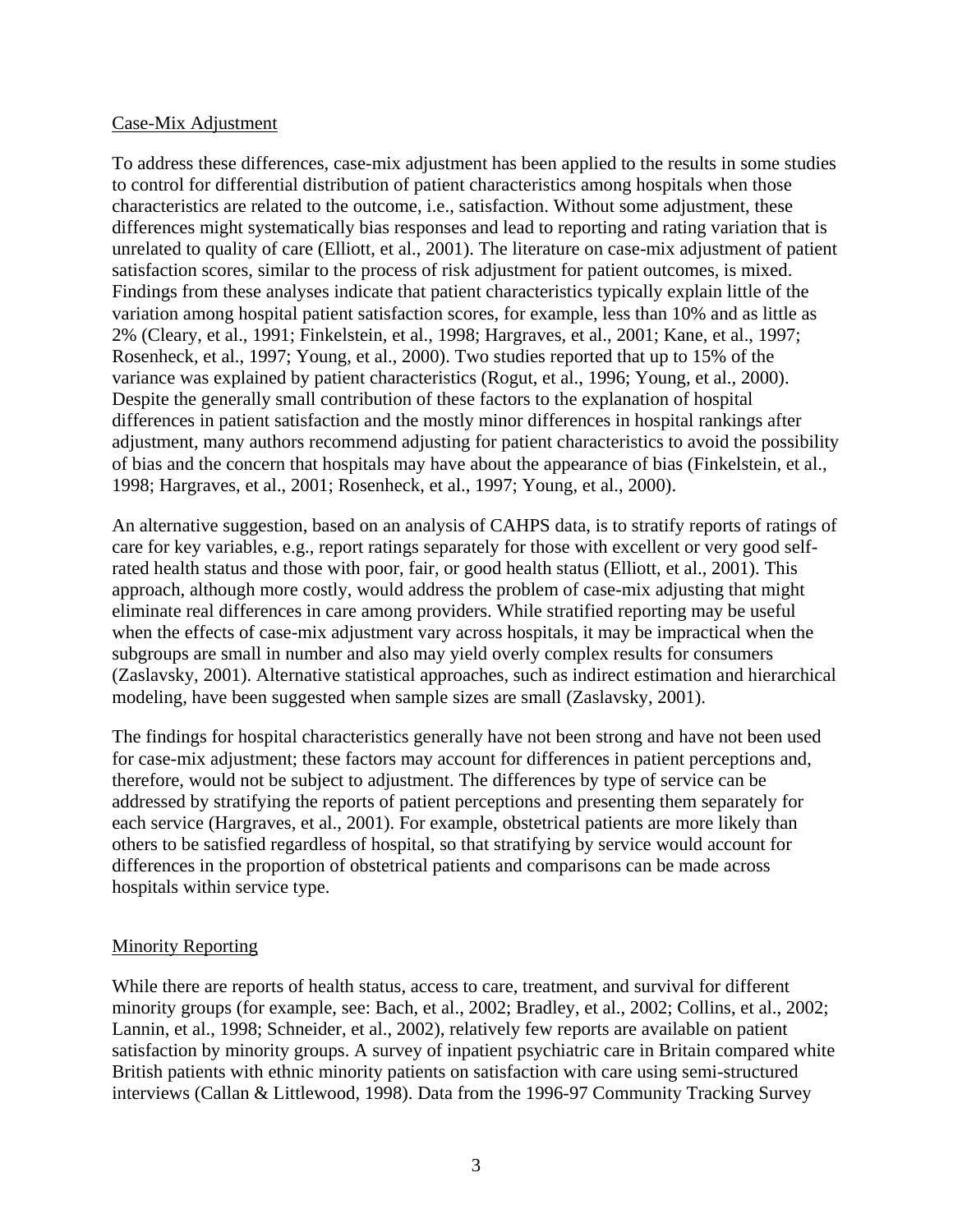(outpatient) assessed patient ratings of satisfaction with physician style and trust in the physician, and reported racial/ethnic differences in the scores (Doescher, et al., 2000). Patient assessments of primary care in one state were analyzed for differences by patient ethnicity (Taira, et al., 2001). Data from the CAHPS survey of patient satisfaction in health plans were analyzed and reported by different racial/ethnic groups (Morales, et al., 2001). In one study of hospital patient satisfaction, the Mexican-American patients were surveyed, but there was no comparison to nonminority patients (Hennessy & Friesen, 1994).

These studies are important as a context for understanding differences among minority groups and between minority and non-minority patients. However, they do not address the issues related to reporting satisfaction comparatively across hospitals. Most of these reports are at an aggregate level with large samples; even the CAHPS survey analyses do not report results for minority/non-minority members by health plan, in part because of small numbers at the plan level and because of potential inter-plan differences in minority/non-minority expectations for care. National attention is being given to these issues. A recent report by the Institute of Medicine (2002) sets forth the racial and ethnic disparities in health care and points to the need for data collection and reporting to monitor progress. The National Quality Forum (2002) recently addressed measurement issues and challenges in reporting healthcare quality for minority populations and recommended improved race and ethnicity data collection practices for quality measurement.

#### **METHODS**

The initial step in the review of the public reports was to identify any additional reports since the prior review (Department of Health of Rhode Island, 2000). This current review is limited to public reports of hospital patient satisfaction that present comparative data. A combination of web site searches, a literature search, and key informant telephone calls was used to determine the existence of public reports comparing patient satisfaction across hospitals. Reports were solicited from the source or downloaded from the web sites. If a methodological or technical report had been produced, it was also obtained whenever possible.

The next step was to compare and contrast these reports on several key dimensions relevant to data collection and reporting of patient satisfaction survey data. These dimensions were divided into four categories. The first, Survey Facts, includes: the locale of the survey, the sponsoring organization, the survey vendor, the number and timing of report cycles, the number of hospitals surveyed, the survey procedure (e.g., number of mailings), the response rate (i.e., mean and range), and information on the use of alternate language surveys for non-English-speaking populations. The second category, Sampling Procedures, includes: number of patients sampled, sampling criteria (i.e., inclusion and exclusion), and sampling stratification procedures. The third category, Computation of Scores, includes: calculation of hospital-level scores, and case-mix adjustment (includes the variables tested, whether adjustment was actually performed, the degree of change in hospital scores due to the adjustment, and the explanatory power of the regression model). The final category, Reporting of Scores, includes: the minimum number of survey returns to report the hospital's scores, the number of hospitals included in the report, the normative score used (e.g., national or state average), and the methodology and format for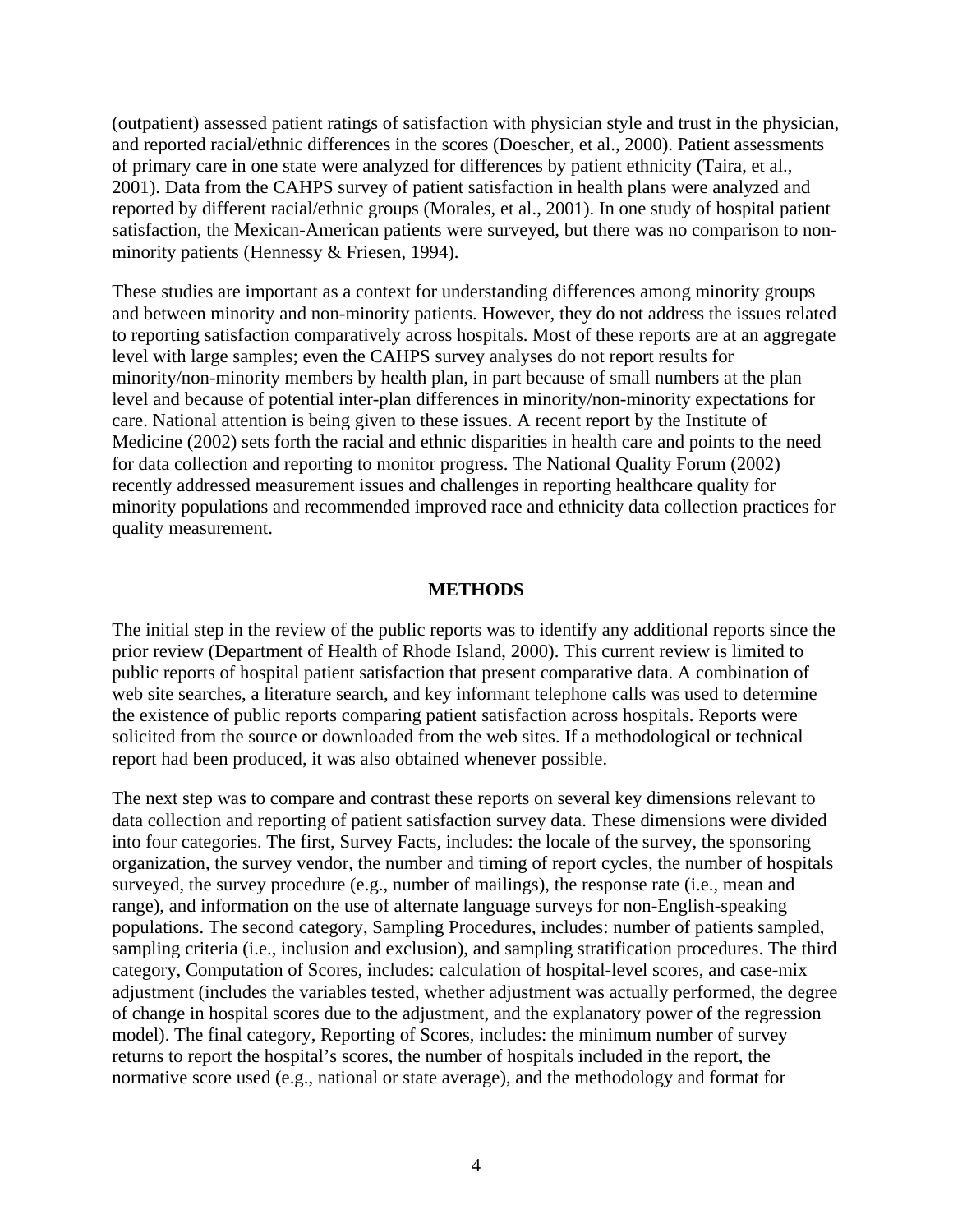comparative reporting of hospital scores. Information not available in the public reports was gathered from the companion technical reports, where available.

Finally, as part of this review process, telephone calls with key informants were used to clarify points and complete information that was not available in the public or technical reports. Contacts knowledgeable about the hospital reports in their areas were reached in Michigan, Colorado, Massachusetts, Ontario, and Buffalo. (See Appendix A: List of Contacts.) The main purpose of these calls was to fill in the gaps in information on methods of data collection and statistical analysis of scores. Examples of the data collection questions include: the percentage of hospitals in a given locale that participated in the survey, the minimum number of survey responses required for the hospital to be included in the public report, and the methods used to determine whether someone needed an alternative language survey. Examples of the statistical questions include: the methods for sample stratification, the amount of change in hospital scores after adjustment for case-mix differences among hospitals, and the statistical basis for classifying hospitals into performance categories (e.g., as average, above, or below a normative mean).

#### **RESULTS**

Four *a priori* criteria were established for determining which hospital reports to include in the statistical scan. Reports were required to: (1) measure patient satisfaction, (2) address hospital performance, (3) be publicly reported, and (4) provide comparative data. The following nine hospital reports met these four criteria: the Rhode Island Department of Health report (RI); the California Institute for Health Systems Performance/California HealthCare Foundation report (CA); the Massachusetts Health Quality Partnership report (MA); the Ontario Hospital Association report (ONT); four Hospital Profiling Project reports in Southeast Michigan (SEMI), Buffalo (BUF), Indianapolis (IND) and Cleveland (CLE); and the Niagara (Western New York) Health Quality Coalition report (WNY). (See Appendix B: List of Public Reports.) Of these nine reports, four were state/province-based (RI, CA, MA, ONT), two were regional (SEMI, WNY), and three were city-based (BUF, IND, CLE). In terms of sponsorship, four of the nine reports were sponsored by an employer (SEMI, BUF, IND, CLE), two by a coalition (MA, WNY), one by a hospital association (ONT), one by a health department (RI), and one by an independent public corporation/philanthropic organization (CA). In addition to producing reports for the general public, RI, CA, MA, and ONT produced companion technical reports available to the public on web sites. (See Appendix B.)

Results of this review have been summarized into four tables, corresponding to four broad categories of dimensions: Survey Facts (Table 1), Sampling Procedures (Table 2), Computation of Scores (Table 3), and Reporting of Scores (Table 4). (See Methods section for a description of the dimensions presented in each of these tables.) The tables are structured such that the nine reports are listed in the row headings and the data collection and statistical dimensions under comparison are listed in the column headings of the tables.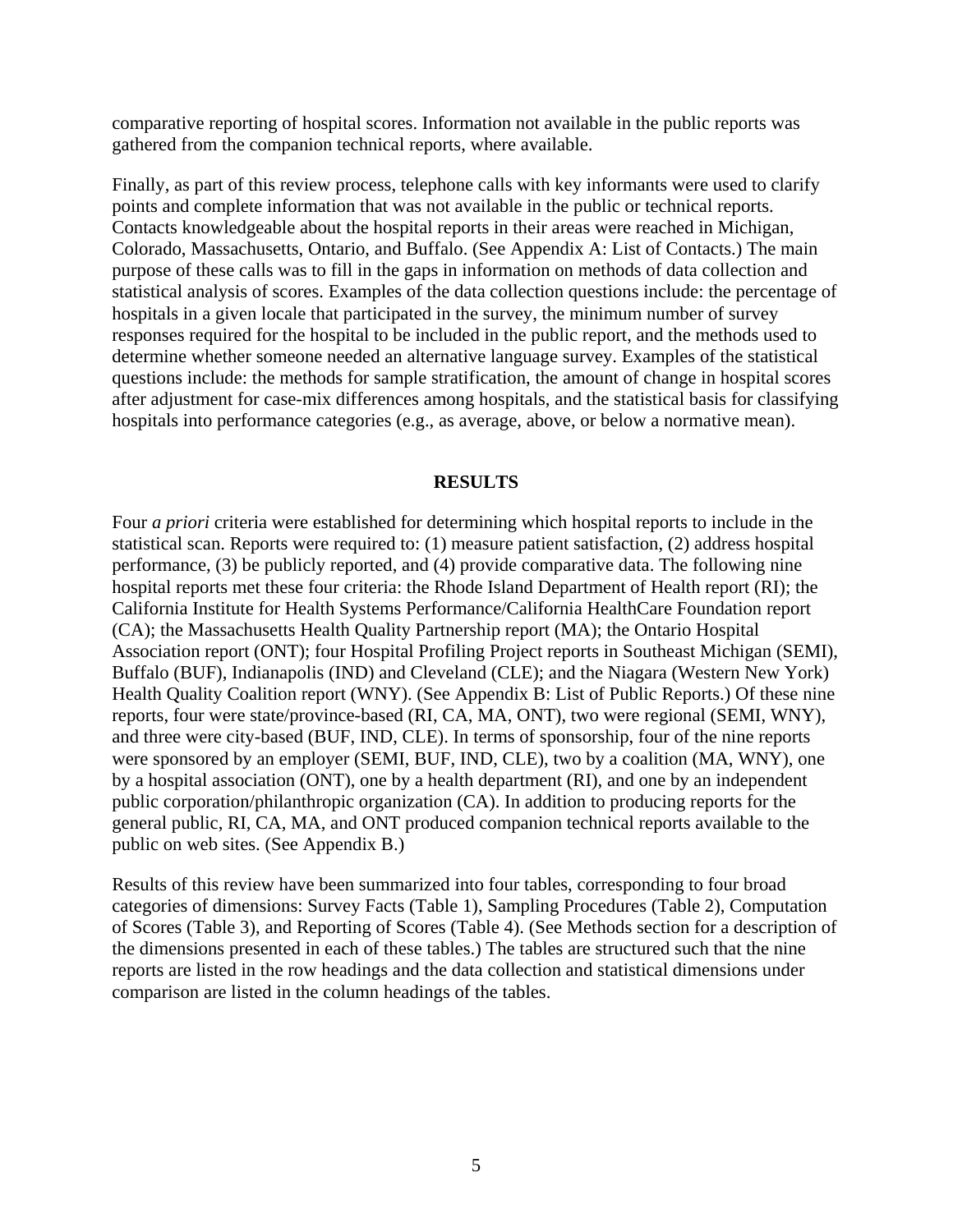#### Survey Facts (Table 1)

Vendor. Seven of the nine locales worked with the Picker Institute of Boston, MA as their survey vendor, and used a version of the Picker patient satisfaction survey. RI and ONT selected Parkside Associates, based in Park Ridge, Illinois, which was acquired in December 2000 by Press Ganey Associates of South Bend, Indiana. (RI used two surveys from Parkside: the inpatient survey for the 11 general hospitals and the rehabilitation hospital, and the psychiatric survey for the adult psychiatric hospital.)

Number and timing of report cycles. SEMI and WNY have published four rounds of hospital patient satisfaction reports, with the most recent released in 2001 and 2002 respectively. BUF, IND, and CLE each have published three reports, with the most recent in 2001. ONT has published two reports, most recently in 2001. Three locales (MA, 1998; CA, 2001; and RI, 2001) have published their first round of patient satisfaction reports.

Number of hospitals surveyed. RI was able to achieve 100% participation from acute care and selected specialty hospitals (an adult psychiatric and a rehabilitation hospital) in the State because of its legislative mandate to produce a public report. Other locales, however, relied on voluntary participation of hospitals. Participation ranged from 9% of invited hospitals in IND to 95% of the acute care hospital systems in ONT and 100% of the larger hospitals in the Buffalo-Niagara region of WNY.

Survey procedure. All but RI used a 3-wave survey mailing strategy to maximize response rates. This process included an initial mailing of the survey, a reminder post-card mailing 1-2 weeks later, and a re-mailing of the survey 2-3 weeks following. RI opted for a 2 wave mailing procedure (initial mailing plus reminder postcard one week later) for discharges from the acute care and rehabilitation hospitals. Because of laws governing patient confidentiality, patients at the psychiatric facility in RI were handed a survey with a business reply envelope by a staff person prior to discharge, and no reminder postcards were sent.

Response rate. The average response rates across the locales were consistently in the 40% range, with ONT reporting 40% on the low end and WNY reporting 49% at the high end. No information was available in the reports of the Hospital Profiling Projects (SEMI, BUF, IND, and CLE) regarding response rates. Higher response rates in RI would require additional costs for a third wave mailing, including a copy of the questionnaire and a second cover letter, and/or a telephone follow-up for non-respondents after the scheduled mailings have been sent (Rea & Parker, 1997).

Alternate language survey. Four of the nine locales made alternate language surveys available for patients who preferred this option to completing the survey in English. RI communicated the availability of a Spanish survey in a bilingual English-Spanish cover letter that accompanied the initial survey mailing. The cover letter stated that the Spanish survey could be requested by calling a toll-free number. ONT developed a bilingual English-French survey in addition to the English one, and allowed hospitals to select either version depending on their patient characteristics. CA developed Spanish and Chinese surveys and offered hospitals three options for acquiring them: (1) provide instructions in the cover letter (i.e., call toll-free number) for how patients can obtain the alternate survey, (2) have hospitals pre-identify patients for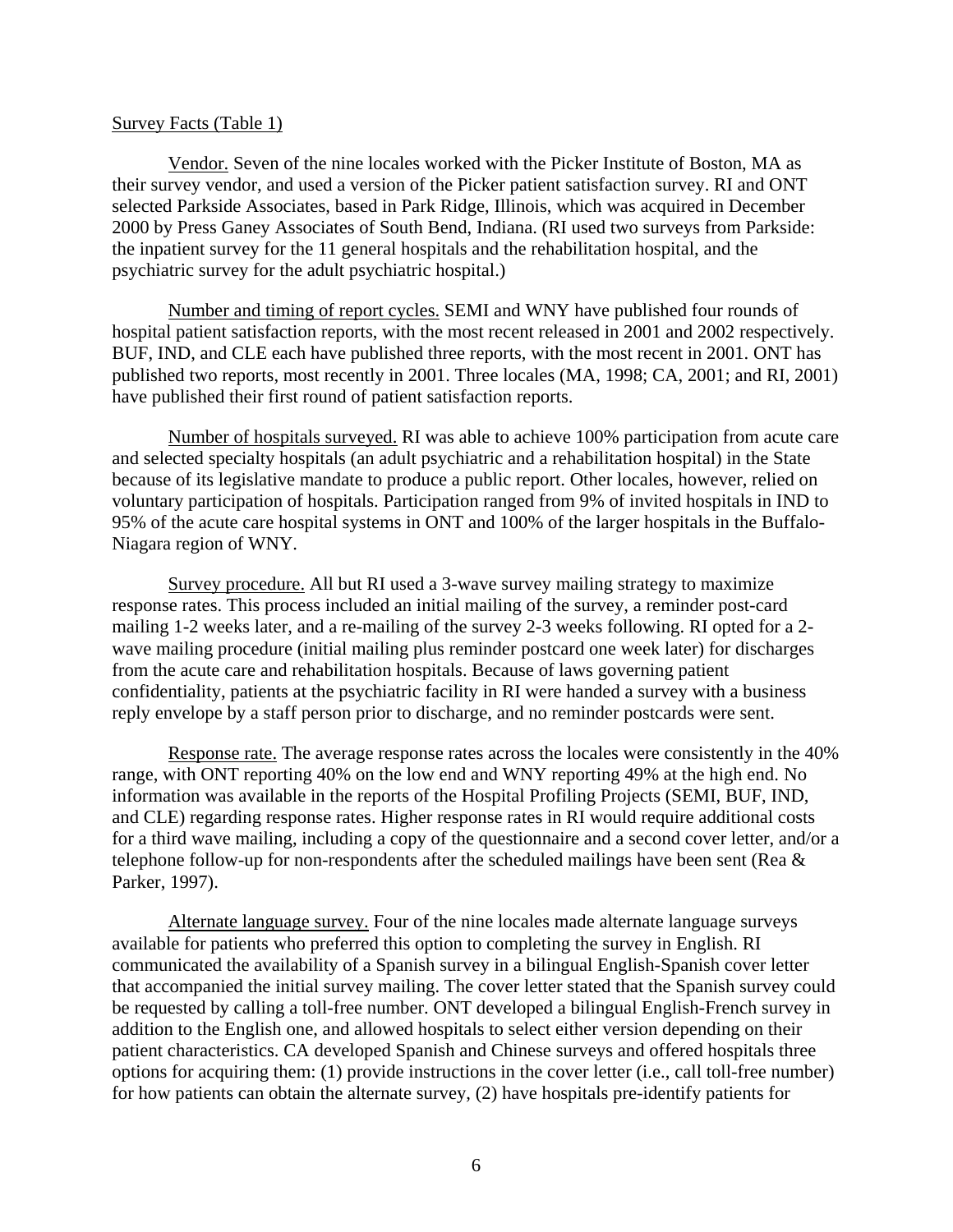whom English is not their primary language, or (3) mail both English and alternate surveys. Most California hospitals declined use of an alternate language survey, although a few hospitals implemented the first option. In MA, Spanish, Russian, Khmer, and Portuguese surveys were made available to hospitals. Some hospitals chose to pre-identify patients, and other hospitals chose to have patients request an alternate language survey. The Hospital Profiling Project (SEMI, BUF, IND, and CLE) and WNY determined that there was no need for an alternate language survey.

#### Sampling Procedures (Table 2)

Sampling stratification. All but ONT used a stratified sampling design in which equal numbers of patients would be selected from each hospital service type (i.e., medical, surgical, obstetrical) being surveyed. RI's sampling plan also included patients from two specialty hospitals (i.e., rehabilitation and psychiatric). In ONT, although a simple random sample was used in most hospitals, some of the larger hospitals conducted a stratified sampling procedure (specifics not described).

Number of patients sampled. All locales randomly sampled patients to complete the survey. All but ONT designed the sample to select equal numbers of patients from each hospital or hospital service type. Locales using Picker as their vendor sampled 600 patients per hospital, or 200 per service type. For CA hospitals that had fewer than 2500 annual discharges, 300 per hospital were sampled; for the smallest hospitals with fewer than 300 eligible discharges, 100% were selected. RI sampled 25 patients per service type per hospital per week, equivalent to 325 patients per service type (or 975 patients per hospital for those hospitals with all three services represented in the survey and 650 patients per hospital for hospitals with only two services). For hospitals in RI with fewer than 25 patients per service per week, 100% of the patients per service type were selected. Most hospitals in ONT sampled 500 patients per hospital; however, some large hospitals with multiple programs or sites sampled significantly more than 500 patients per hospital.

Sampling criteria. All locales required an overnight stay in either a medical or surgical unit to be eligible for sampling, and all but ONT required the sampled patient to be an adult (age 18 or older). Only ONT *excluded* obstetrical patients, and only RI *included* patients from the psychiatric and rehabilitation hospitals. All locales except ONT and WNY specified inclusion of patients discharged to a personal residence, excluding those discharged to a nursing home.

# Computation of Scores (Table 3)

Calculation of hospital-level scores. All locales used a stratified reporting approach, although the stratification variable differed. Only ONT calculated and reported scores separately for small, community, and teaching hospitals. All other locales calculated and reported scores separately by hospital service.

The seven locales that used Picker as their survey vendor computed hospital-level "problem scores" (BUF, CLE, IND, and SEMI) or their arithmetic inverse, "performance scores" (CA, MA, and WNY). A problem score is the weighted average of the percent of patients who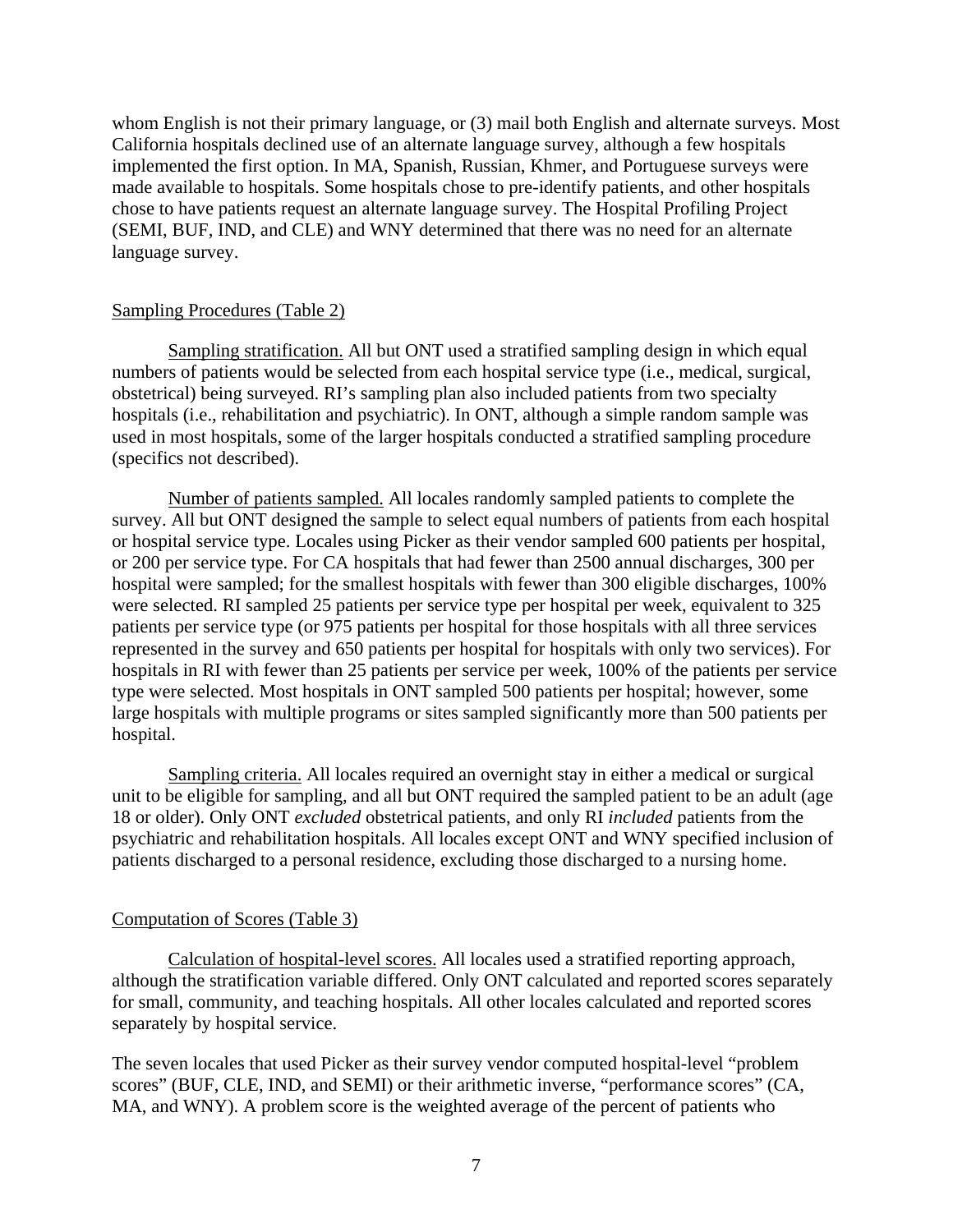reported problems to the survey questions within a given domain of care (i.e., each of the subscales that summarizes different components of care). A performance score is the weighted average of the percent of patients who gave the "best possible" response to the questions within a given domain. This scoring system dichotomizes a 3-point scale into two categories: never a problem and always/sometimes a problem. The two locales that used Parkside/Press Ganey (RI and ONT) computed hospital-level scores based on the entire response scale. First, individual responses were transformed from an ordinal scale to an interval scale by assigning numerical values to categorical responses (Excellent=100, Good=75, Fair=50, Poor=25, Very Poor=0). Next, patient-level domain scores were computed by taking the mean of responses to questions in each domain. Finally, hospital-level domain scores were calculated by taking the mean of the patient-level domain scores.

Case-mix adjustment. All but RI and WNY chose to case-mix adjust their hospital-level scores for key patient characteristics. The common patient characteristics used by all seven locales were age, gender, and self-reported health status. Six of these seven locales (CA, MA, SEMI, BUF, IND, and CLE) adjusted for education as well. Additionally, ONT adjusted for whether the patient or a proxy completed the survey, and for the number of hospitalizations in the previous two years. Although RI tested for age, gender, insurance, length of stay, and selfreported health status, case-mix adjustment was thought to be unnecessary because of the small differences that were found. WNY decided against case-mix adjusting their hospital scores in order to have the scores represent the actual case mix of the hospitals.

The seven locales that did case-mix adjust used multiple regression as the method for adjusting, and, except for ONT, developed a separate adjustment model for each hospital-service (3) by survey-domain (7) combination -- for a total of 21 models. ONT produced a separate adjustment model for each of their 10 survey domains. Overall, patient characteristics accounted for a small portion of the variance in patient satisfaction, ranging from 1% to 7%. Further, in all cases where this information was stated in the reports, the degree of shift in hospital scores due to case-mix adjustment was minimal. For instance, CA and MA reported an average shift of less than one percentage point between unadjusted and adjusted hospital scores, with a maximum shift across all domains within any service of 5 (CA) or 3 (MA) percentage points.

#### Reporting of Scores (Table 4)

Minimum number of survey returns and number of hospitals reported. All locales except MA established a minimum number of hospital survey responses required to compute a hospital score; if responses fell below this number, the hospital would not be included in the report. The four Hospital Profiling Project reports as well as WNY required a 30% response rate from each hospital. Consequently, two of the 15 hospitals surveyed in SEMI and six of the 18 hospitals surveyed in BUF were not included in the report. RI required 40 surveys per service, and all hospitals met that minimum (with the exception of one hospital for the surgical area). ONT required 100 surveys per hospital and added two other requirements: completion of 50% of the 65 survey questions, and at least one question on five of the nine domains completed; nine ONT hospitals failed to meet this minimum and were not included in the report. CA required only two survey returns per hospital because their intent was to include as many hospitals as possible in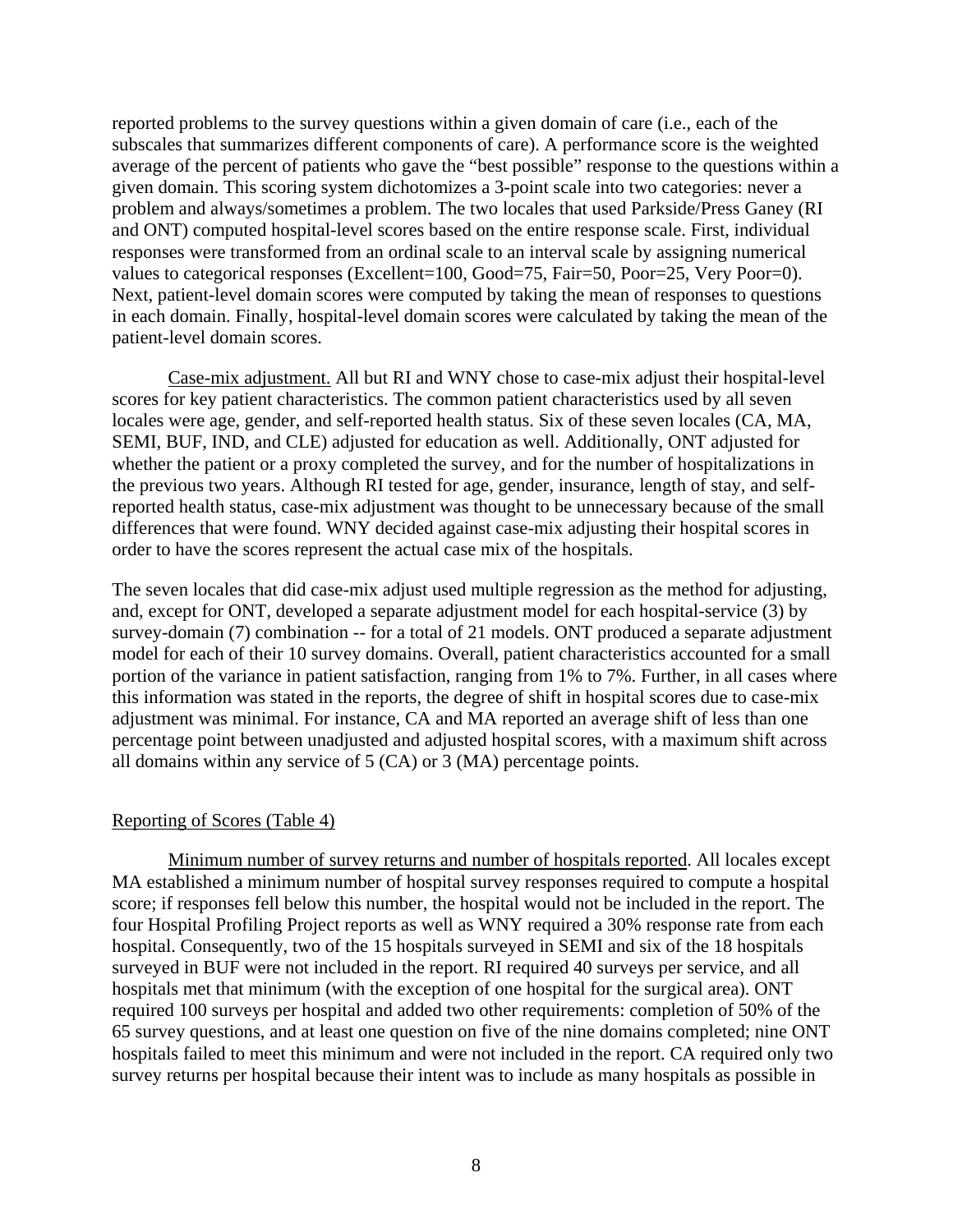the report; all CA hospitals met this minimum. MA chose not to establish a minimum, although the representatives indicated they would recommend doing so.

Taking these requirements into account, CA reported on the largest number of hospitals  $(N=113)$ , and ONT reported on the next largest number  $(N=86)$ . All hospitals surveyed by MA  $(N=58)$ , WNY  $(N=15)$ , RI  $(N=13)$ , CLE  $(N=7)$ , and IND  $(N=2)$  were publicly reported. SEMI reported 13 hospitals and BUF reported 12.

Normative scores. All locales compared their hospital scores to a normative score. The "normative score" or "normative mean" is the criterion to which each hospital's score is compared, rather than comparing hospital scores directly to one another. The "normative score" refers to an average score based on a normative distribution that can be calculated from survey data. This term can be distinguished from the term "benchmark", which often connotes an external, evidence-based standard. Currently, there is no universally-accepted benchmark for patient satisfaction measurement. The seven locales that used Picker as their survey vendor used domain-specific national averages for each type of hospital service as their normative scores; the norms were calculated as the arithmetic mean of the domain scores by hospital service for the hospitals in Picker's national database from the prior two years. (CA included its hospital scores in the calculation of the national averages; other Picker locales excluded themselves.) In addition to the national average, CA and MA used state averages as a second normative score, calculated as the mean of the domain scores by hospital service for all patients (CA) or for all hospitals (MA) participating in the survey. CA used only the state normative mean, and not the national mean, for presenting hospital-specific comparisons in the general public report.

Of the two locales that contracted with Parkside, RI used national averages for their normative scores, calculated as the domain-specific mean scores for each hospital service, computed from Parkside's national database. ONT used Province averages for their normative scores, computed as the mean of the domain scores by hospital type (i.e., teaching, community, and small) for all patients responding to the survey. Although all locales compared their hospital scores to a normative score, only MA displayed the normative scores in the public report, and only CA displayed them in the technical report. Hospital scores were compared to the normative score for the purpose of computing comparative ratings.

Comparative reporting of hospital scores. None of the locales displayed actual hospital scores in the public reports, although CA and MA displayed them in technical reports and RI published data reports on the web site. In the public reports, eight locales assigned comparative ratings to hospital scores in relation to a normative mean -- essentially, assigning hospitals to a performance category; thus, only the comparative ratings were displayed in these public reports. The exception was MA, which used a graphic display of hospital scores in the public report and presented comparative ratings only in the technical report. All locales except ONT chose a threelevel categorization scheme corresponding to three performance categories, e.g., below average, average, and above average. Although ONT used three levels in the first public report released in 1999, in the second report released in 2001, a five-level categorization scheme was used to represent below average, somewhat below average, average, somewhat above average, and above average.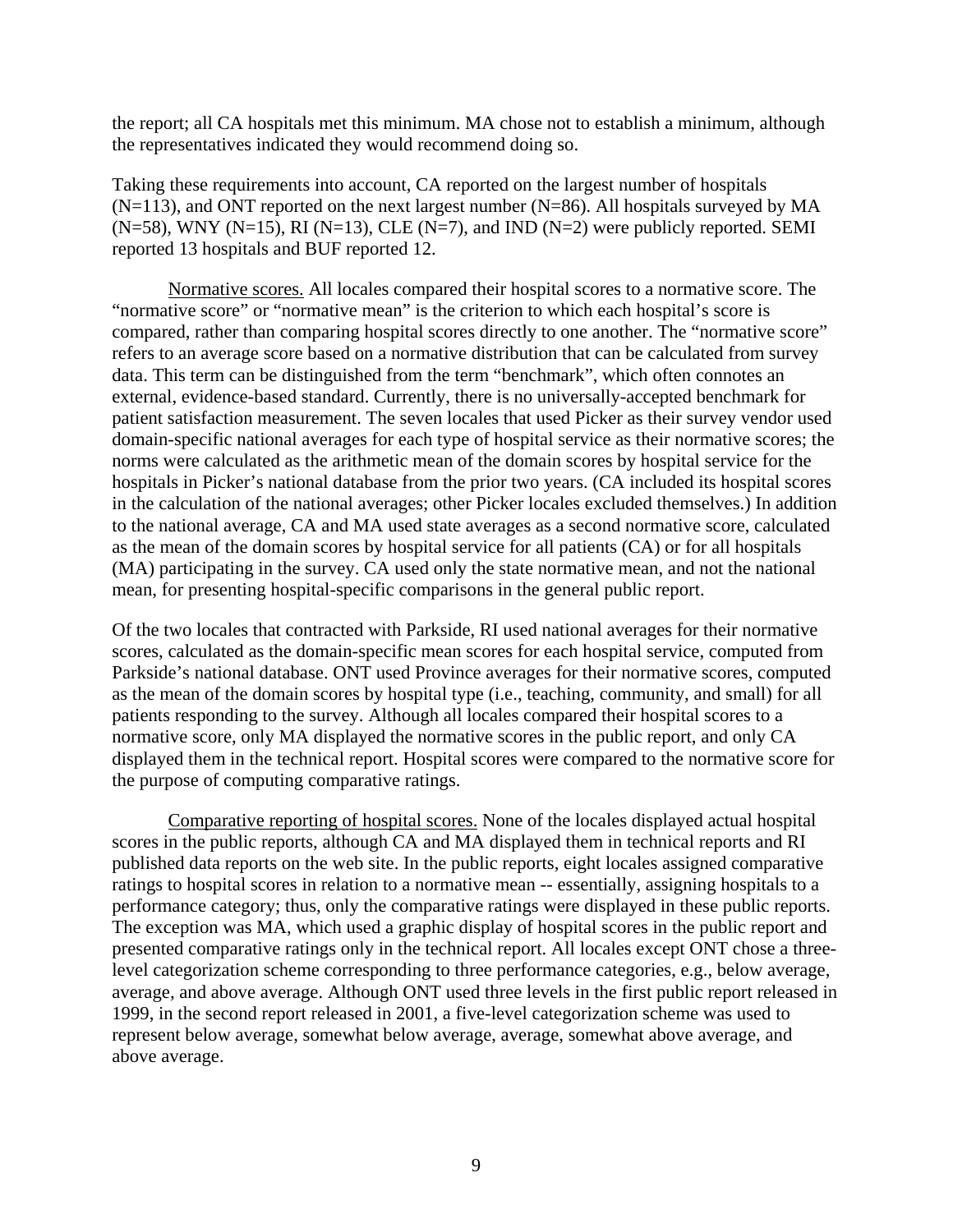The comparative ratings of hospital scores were visually displayed in the public reports as symbols and presented in tabular format. Stars were used as the symbol except by RI, which used diamonds as the symbol. Only MA used a graphic format in the public report to compare hospital scores and normative scores; hospital scores were plotted as solid circles (along with the 95% confidence intervals) on a horizontal axis demarcated by a numerical scale, with the normative scores displayed as vertical bars.

The method for assigning the comparative ratings to hospitals varied across the locales. CA and WNY computed a 95% confidence interval around each hospital's score and compared the confidence interval to the normative mean. If the 95% confidence interval did not overlap the normative mean, that hospital was flagged as above or below average, accordingly. (MA used the same approach for the technical report.) ONT followed the same methodology but also computed a wider 99.9% confidence interval around each hospital's score. The two confidence intervals were then compared to the normative mean to produce five performance categories: "above average" if the 99.9% confidence interval was fully above the normative mean; "somewhat above average" if the wider 99.9% confidence interval overlapped the normative mean but the narrower 95% confidence interval was fully above it; "below average" and "somewhat below average" if the 99.9% and 95% confidence intervals of a hospital's score, respectively, were fully below the normative mean *and* the hospital's score value was lower than the scores of all hospitals designated "average"; and "average" for all remaining hospitals.

The four locales of the Hospital Profiling Project (SEMI, BUF, IND, and CLE) assigned hospitals to three performance categories by comparing the hospital's observed score (i.e., without a confidence interval) to a tolerance region of 2 standard deviations around the normative mean. Thus, hospitals with observed scores falling within the 2-standard-deviation tolerance region around the normative mean were designated "average"; hospitals with observed scores falling outside the tolerance region were flagged "above average" or "below average", accordingly.

RI blended the two statistical methods of computing a tolerance region around the normative mean and computing a confidence interval around the hospital's observed score. First, a 1 standard-deviation tolerance region was computed around the normative mean. Hospitals with observed scores falling within this tolerance region were designated "average." Hospitals with scores outside this region were subjected to a second test by computing a 95% confidence interval around each hospital score. If the confidence interval overlapped the normative mean, that hospital was reassigned to the "average" category. However, if the confidence interval was fully below or above the normative mean, that hospital was flagged as "below average" or "above average", respectively. Thus, two steps were required to flag a hospital as "below average" or "above average": (1) its observed score fell outside the 1-standard-deviation tolerance region around the normative mean, and (2) the 95% confidence interval around the hospital's observed score was completely below or above the normative mean.

#### **DISCUSSION**

Consideration of the detailed information reviewed about the nine public reports of hospital patient satisfaction raises a number of issues that can inform decision making about the public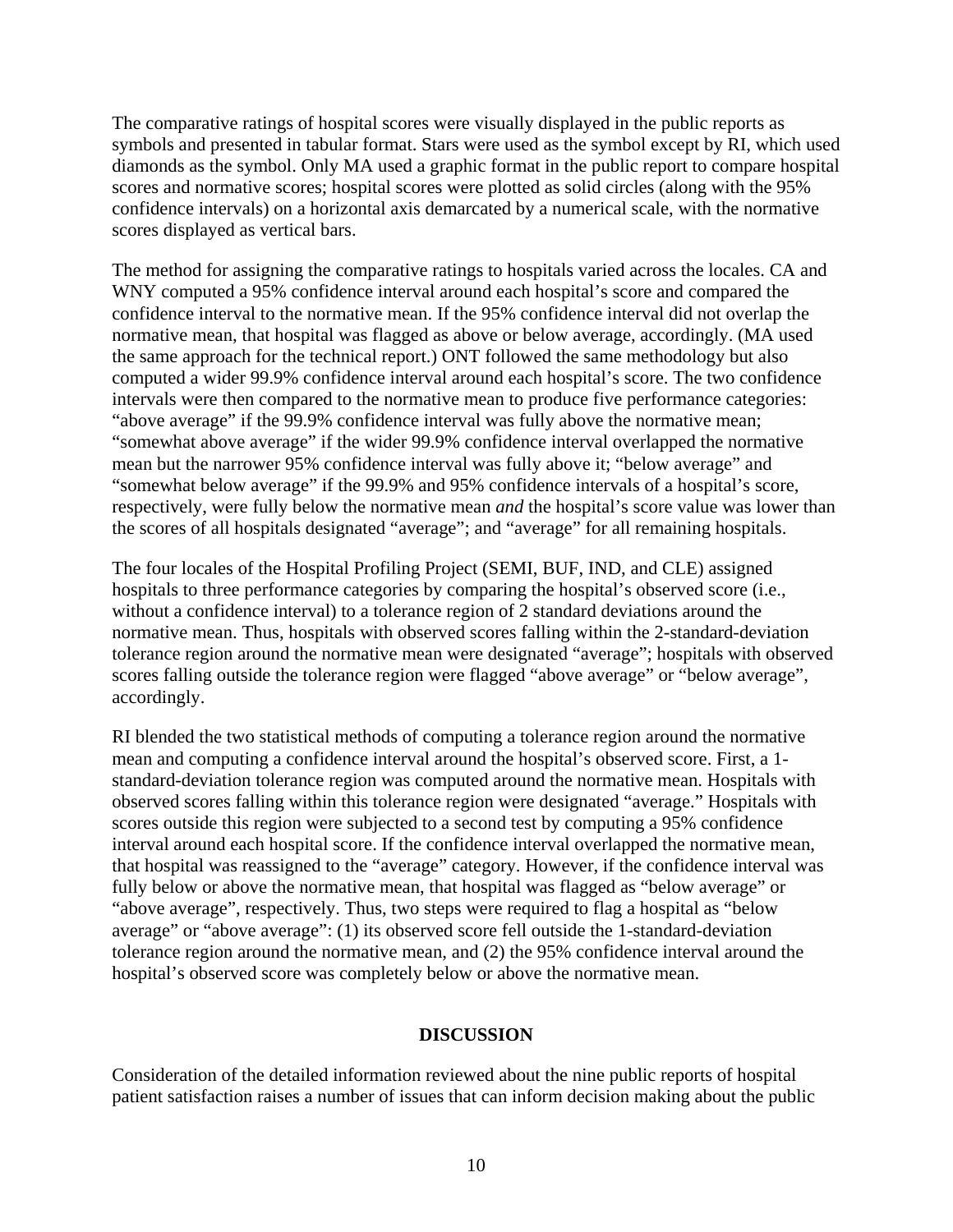reporting of data in Rhode Island. To address those issues, this discussion focuses on advantages and disadvantages relevant to three topics: minority representation in surveying and reporting, case-mix adjustment of satisfaction scores, and statistical options for assigning hospital scores to performance categories.

#### Minority Representation

Surveying. While some locales have made their surveys available in different languages, there is no agreement on the best way to determine who needs an alternate language questionnaire. The argument for finding ways to identify preferred language and distribute alternate language questionnaires to minority patients selected for the survey is that a higher response rate can be expected if language needs are met. Current methods make it difficult to identify such patients with any certainty. For example, the cover letter in Spanish used in Rhode Island identified only 33 respondents in the Round 1 survey, perhaps because it required the respondents to make a phone call and give their addresses. Moreover, in most areas, including Rhode Island, hospitals do not have a consistent or reliable method for recording race/ethnicity or language needs. This issue is not limited to non-English languages, but may include low literacy level, compromised vision, or other impairments. In Rhode Island, five hospitals are using the current pilot phase of the Round 2 survey to test alternative methods of determining language needs. The intent is to code when Spanish is the primary language so that Spanish language questionnaires can be mailed to the patient initially, rather than requiring a call to request this survey. Once the pilot is complete, all hospitals have agreed to participate in a debriefing to review the success of the coding processes and to define a common process for coding language that can be used by all the hospitals.

Reporting. An advantage to developing reporting that shows the satisfaction of different racial/ethnic groups is that it can help identify disparities in perceptions of care and be used to design targeted quality improvement efforts. Disadvantages relate to the difficulties in obtaining large enough samples for adequate reporting of different minority groups. Moreover, some evidence suggests that it is not race or ethnicity that may be the important variable, but age, socioeconomic status, health status, and related variables (e.g., insurance status, education) that make a difference in one's expectations and perceptions of the hospital experience (Callan & Littlewood, 1998; Cleary, et al., 1991; Finkelstein, et al., 1998; Kane, et al., 1997; Young, et al., 2000). Exploratory work in Rhode Island suggests that a major obstacle to reporting satisfaction by minority status is obtaining large enough sample sizes to make valid statistical comparisons between minority and non-minority patients. The issues are in the process of being addressed, and no conclusions or recommendations have been determined. Additional work is needed to fully understand the possibilities for reporting hospital patient satisfaction for the minority population in Rhode Island. These issues are of concern nationally (National Quality Forum, 2002), providing a context for the experience in Rhode Island.

#### Case-Mix Adjustment

All locales acknowledged that adjustment made little difference in hospital patient satisfaction scores. Taking into account patient characteristics, such as age, gender, self-reported health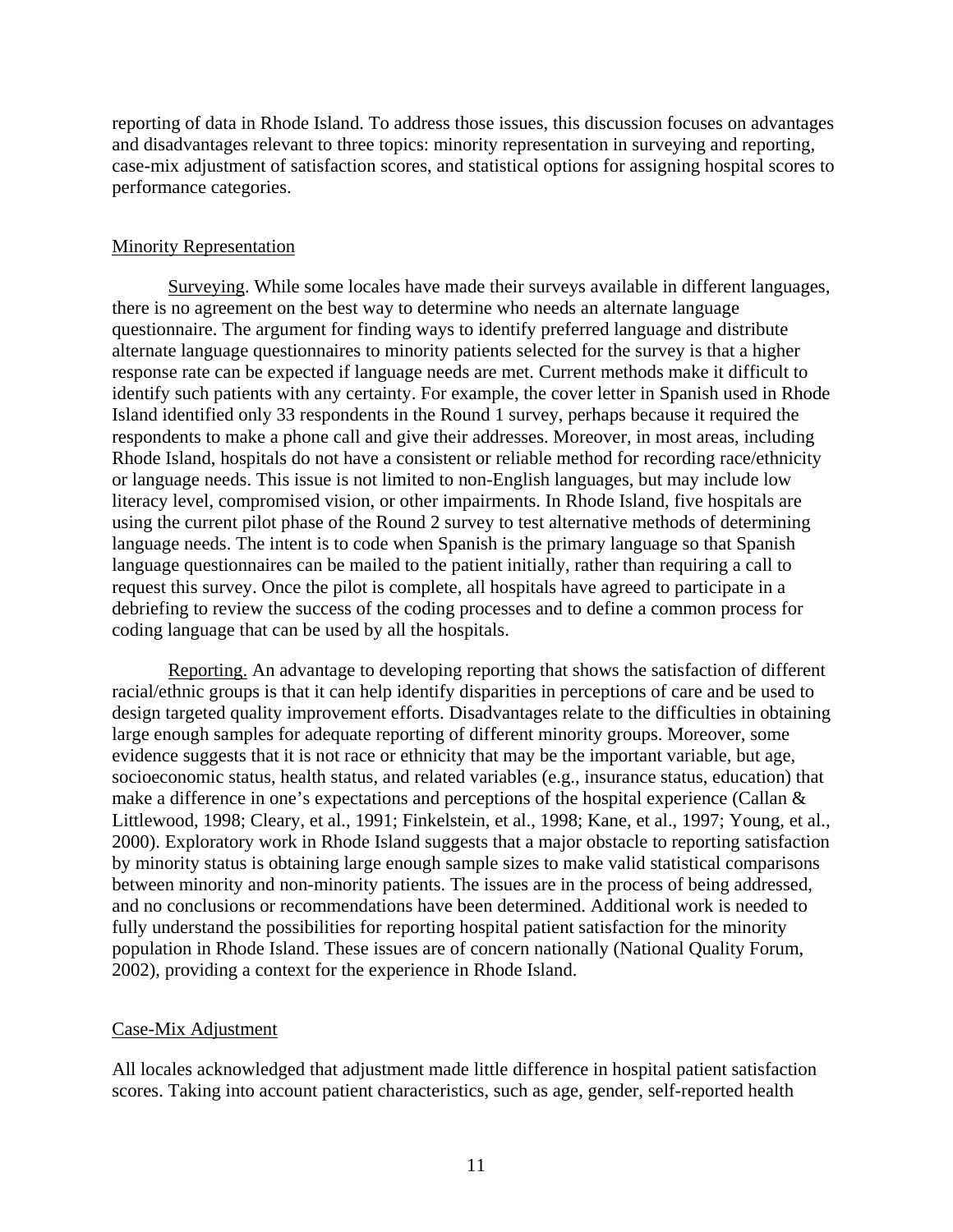status, and education, only a small proportion of the variance in satisfaction scores was explained by these variables. When scores were case-mix adjusted for patient characteristics, there was very little shift in hospital ratings. The importance of reporting results separately by type of service (i.e., medical, surgical, obstetrical) was recognized, so that any differences in patient satisfaction would be apparent. Few studies addressed hospital characteristics such as teaching status and size (Finkelstein, et al., 1998; Young, et al., 2000).

An advantage of using case-mix adjustment is the view that it provides a level of comfort to the hospitals that their ratings are not the result of differences in their mix of patients (Hargraves, et al., 2001). Case-mix adjustment also has the potential to reduce response bias related to differences in patient populations by accounting for differential distributions of patients across hospitals. Several disadvantages of case-mix adjustment have been identified. For example, adjustment may suggest to the reader that it was done to mediate real differences, when there actually was little or no effect of the adjustment on scores. Further, case-mix effects may vary from one hospital to another (Zaslavsky, 2001), and adjustment may mask real population differences that need to be addressed and may even undermine the goals of customer feedback (Young, et al., 2000). Finally, the literature shows that, although some patient characteristics are statistically correlated with (i.e., related to) patient satisfaction, the amount of the variation in scores attributable to these characteristics is so small as not to be meaningful, suggesting that other unmeasured factors also should be considered and sources of patient assessments identified for quality improvement.

#### Publicly Reporting Hospital Scores

An important consideration in public reporting of hospital patient satisfaction is how to present hospital performance to the public. Questions can be raised about whether to use a normative score and what kind to use, whether to report actual scores or display them as symbols, and how to assign comparative ratings to hospitals based on their patient satisfaction scores. These questions, and the statistical issues they generate, must be considered because scores may need to be translated in ways that make them easier for the public to understand.

Using a normative score for comparison. All nine public reports on hospital patient satisfaction used normative scores for comparison, although the norms used varied from national to state/province averages, or a combination of the two. An advantage of using normative scores is that there is a "criterion" to which individual hospitals can be compared, rather than comparing hospitals only to one another. A national norm provides a more broad-based comparative value; on the other hand, state or province norms may be viewed as more relevant because they reflect performance in the same region or locale. For Rhode Island, a national norm (i.e., a national average) was used to provide a more stable comparison than one based on the small number of hospitals in the State. An important consideration is whether a national norm truly reflects similar populations or conditions as in the reporting area. Providing data on the characteristics of the hospitals that constitute the national norm may alleviate such concerns.

Scores versus symbols. Once the decision is made to compare the scores to a normative score, how to present that comparison must be decided. Two commonly used approaches are graphs and symbols. Graphs depict the scores being compared and may include the normative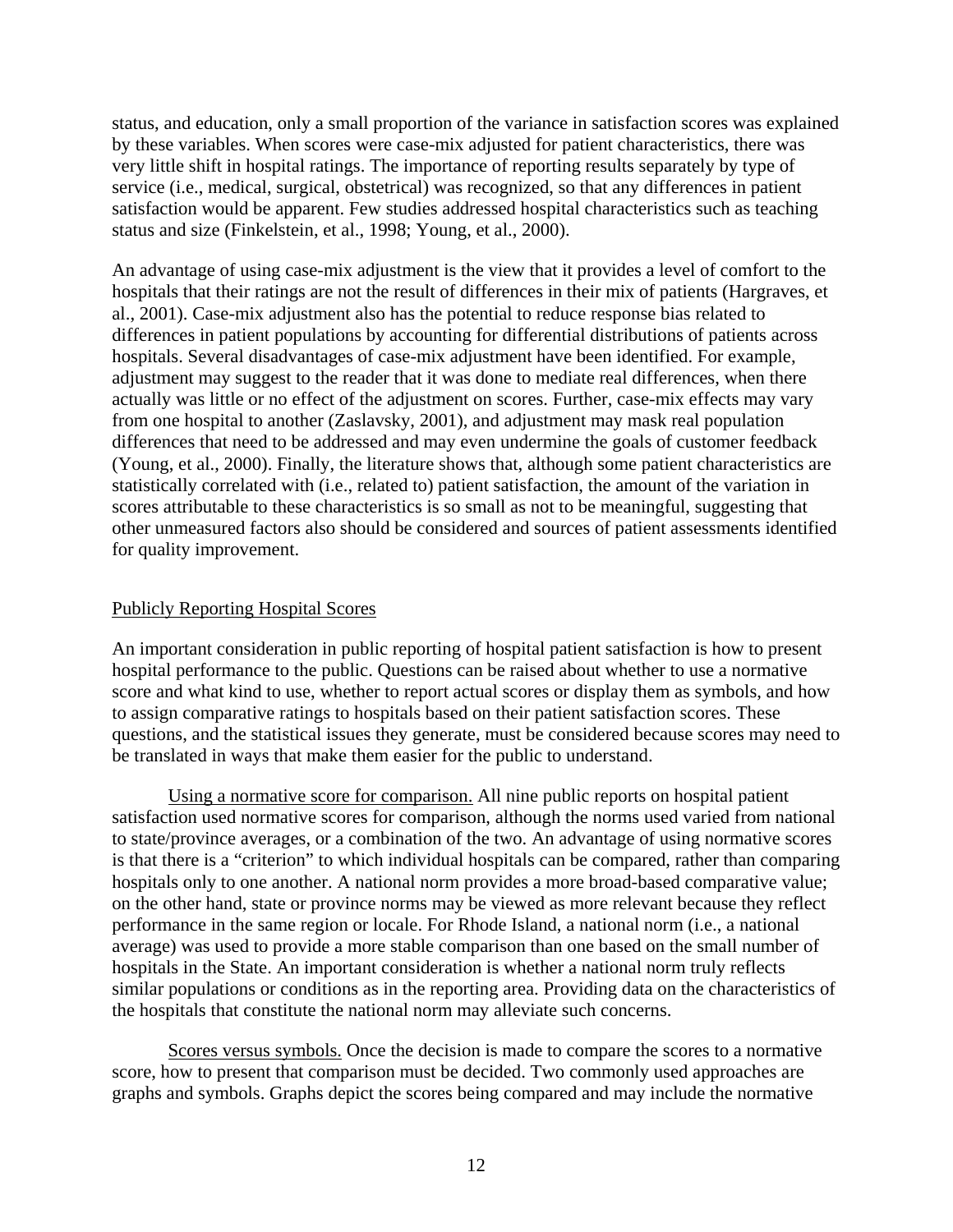score used for comparison. Symbols summarize the data, typically classify the hospital scores into categories in relationship to the normative score (e.g., 3 stars for above the norm, 2 stars for same as, 1 star for below), and typically display the data in tabular format. The difficulty of determining the most appropriate visual presentation is apparent in the extensive research on consumer responses to reports of the CAHPS survey results (Goldstein & Fyock, 2001; Harris-Kojetin, et al., 2001). For example, initially, health plan results were reported as symbols, in this case stars, using a 3-level rating; based on cognitive testing, the decision was to report the actual plan scores as bars and omit the stars from the Medicare Internet site and handbook (Goldstein & Fyock, 2001). Among the nine public versions of the hospital patient satisfaction reports reviewed, only MA used a graph format to display their data; the remaining locales displayed symbols.

Assigning comparative ratings. When a comparative rating method for the scores is used, a question to consider is how the categories are determined. Among the nine reports reviewed, three different options for classifying hospital scores were used. Each option is a variation based on two decision criteria: placing a "tolerance region" around the normative mean, and/or placing a confidence interval around each individual hospital's score. The tolerance region is intended to limit small, inconsequential differences that have no practical meaning, by setting a boundary around the normative mean to delineate the minimum distance a hospital score must be from the mean in order to be flagged as above or below. The confidence interval takes into account both the sampling variability around each hospital's score (i.e., the variation in responses to survey questions) and the size of the hospital sample (i.e., the number of patients who responded to the survey). The width of the confidence interval varies accordingly. The three options used are:

- Option 1 -- flags a hospital as above or below the normative mean if the hospital score is outside a "tolerance region" (e.g., 2 standard deviations) around the normative mean (used by Southeast Michigan, Buffalo, Indianapolis, and Cleveland).
- Option 2 -- flags a hospital as above or below the normative mean if the 95% CI confidence interval around the hospital score does not overlap the normative mean (used by California, Massachusetts, and Western New York; Ontario used a variant of this option).
- Option 3 -- flags a hospital as above or below the normative mean if the hospital score is outside a "tolerance region" (i.e., 1 standard deviation) around the normative mean *and* the 95% confidence interval around the hospital score does not overlap the normative mean (used by Rhode Island).

A fourth option proposed by a statistical consultant (Pezzulo, 2001) also uses both criteria and would flag a hospital as above or below the normative mean if the confidence interval (e.g., 70%) around the hospital score is outside the tolerance region (e.g., 1 standard deviation) around the normative mean (i.e., the confidence interval and the tolerance region do not overlap).

Statistical issues. The statistical issues surrounding these options are related to how accurately each option classifies hospitals as average, above, or below the norm. Two types of statistical "error" can occur during this classification process, referred to as Type-I and Type-II error. With a Type-I error, an average hospital is misclassified as above or below average; with a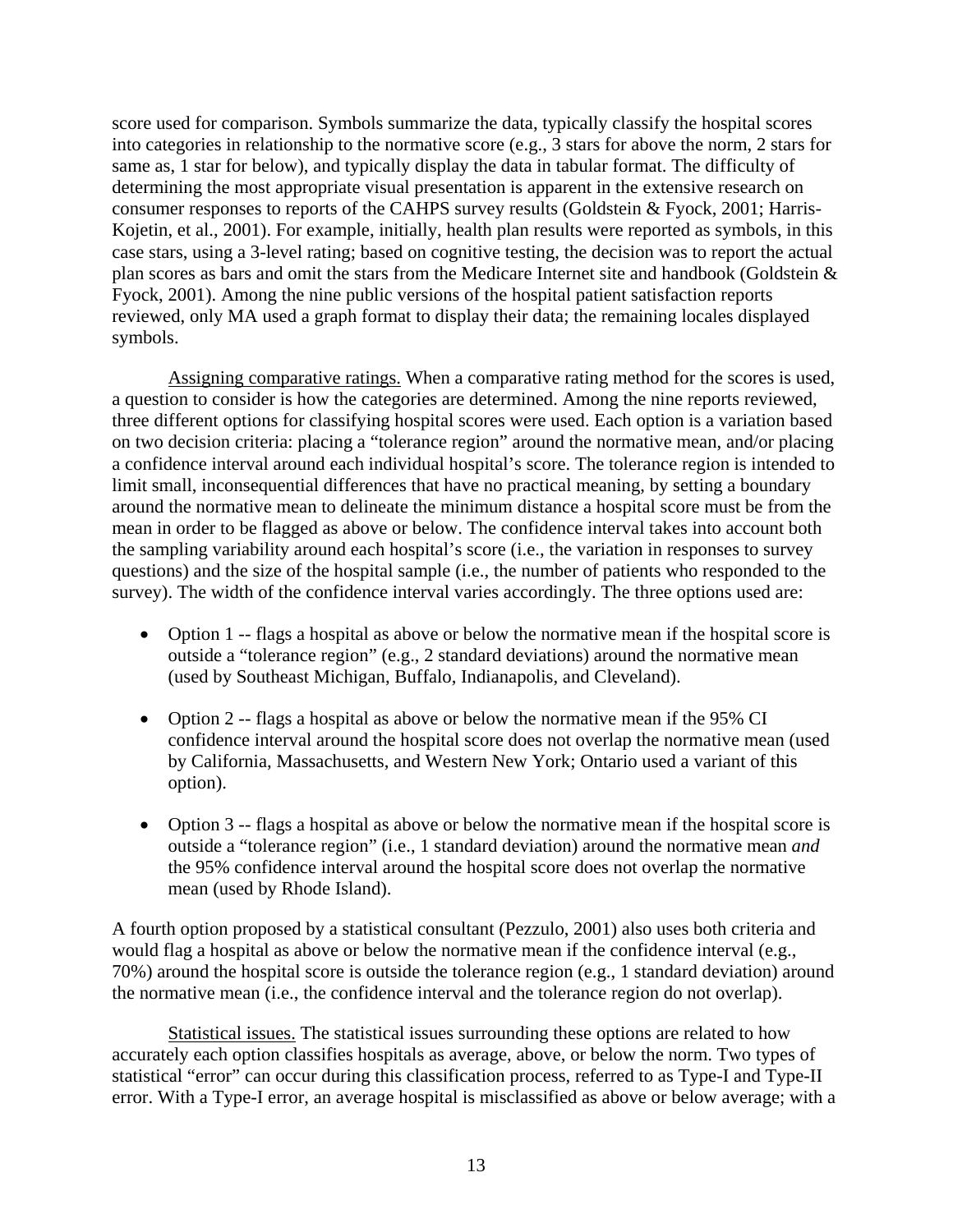Type-II error, an above- or below-average hospital is misclassified as average. Any classification scheme has the potential to commit a Type-I error, a Type-II error, or some "mix" of the two. Typically, the two types of potential error operate in opposing directions, such that as one type of error is decreased, the other type increases.

Because Option 1 ignores the sampling variability around each hospital's score, it is biased toward Type-I error, meaning that there is a greater chance for an average hospital to be incorrectly classified as above or below average than for an above or below average hospital to be misclassified as average. For example, a hospital's observed score may lie below the tolerance region, but its confidence interval may overlap the tolerance region. Thus, because sampling variability (i.e., the confidence interval) is not taken into account, this hospital would be classified as below average. For Option 2, the absence of a tolerance region around the normative mean allows hospital scores with only small differences from the normative mean to be flagged as above or below the mean; this option is also biased toward a Type-I error. In Option 3, the tolerance region around the normative mean and the confidence interval around the hospital score are applied independently, so that there is still a bias toward Type-I error. The potential for Type I bias appears to be greater with Option 2 than with Options 1 or 3 (Pezzulo, 2001). It should be noted that all hospitals in the Rhode Island public report have sample sizes large enough (i.e., 175-200) so that, with a 95% confidence interval, the relative mix of Type-I to Type-II error becomes more balanced and the bias toward Type-I error is reduced. In the fourth option, the tolerance region and confidence region are interrelated. For small confidence intervals (less than 40%), the ratio of Type-I to Type-II error is balanced; however, as the size of the confidence interval is increased for all sample sizes, the bias toward Type-II error increases, meaning that a non-average hospital might be classified as average.

The options described above each present a different relative mix of potential error and thus may be biased toward one type of error or another (i.e., tipping the balance toward either Type-I or Type-II error). There is no consensus on the ideal mix of the two types of error; it depends on what classification outcomes are perceived as acceptable. Furthermore, it is important to remember that both types of error operate in a symmetrical fashion. The same Type-I error can misclassify an average hospital as either above or below average. Similarly, the same Type-II error can misclassify both below average and above average hospitals as average. Additionally, the potential for classification error changes with different sample sizes. Decisions about the appropriate criteria to use in comparing hospitals to a national or regional norm are important because of this potential for statistical error in categorizing the hospitals. If Type-I errors are more likely, then hospitals may be flagged as different when their satisfaction scores are within an average range. If Type-II errors are more likely, then more hospitals will be classified as average, and there will be less discrimination (or variation) among the hospitals to help consumers see where there may be differences. It is this balance or mix of the potential for statistical error that can help guide these decisions.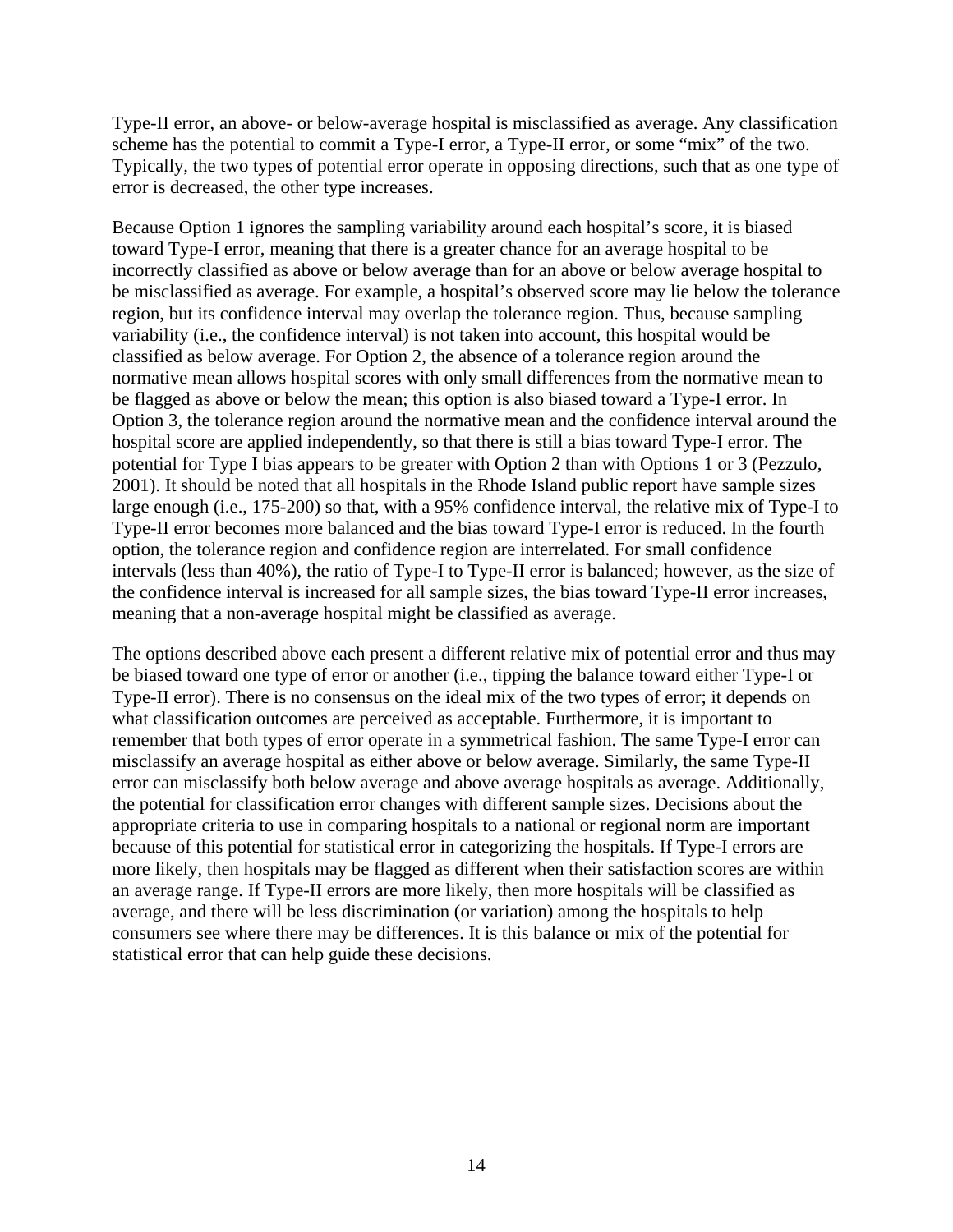#### Summary

Nine public reports were identified that compare hospitals on patient satisfaction. These reports present data for states (Rhode Island, California, Massachusetts, and Ontario), for regions (Southeast Michigan, Western New York), or for cities (Buffalo, Indianapolis, and Cleveland). Similarities and differences were found among the nine reports in four areas: survey methods, sampling procedures, computation of scores, and reporting of scores. Although the approaches for sampling patients were similar, the use of different vendors meant different questionnaires and scoring of responses. While all used a normative comparison for each hospital, the methods for assigning any hospital to a comparison category varied in important ways.

In Rhode Island, several statistical approaches have evolved to date and are being used for reporting hospital patient satisfaction, hospital clinical performance, and nursing home clinical measures. Although all include an external benchmark for comparison, there are varied decisions about setting tolerance limits around the benchmark and confidence intervals around each facility's score. Moreover, the specifics of these approaches -- the source of the benchmark, the size of the tolerance region around the normative mean, and the size of the confidence interval around each hospital's score -- vary for these measures and settings. This variation is attributable to many factors, and it may be necessitated by differences in the quality measures (e.g., clinical vs. satisfaction), in the data sources, and in the settings of care. As the Health Quality Performance Measurement and Reporting Program in Rhode Island continues to expand, the issues raised by these differences will be addressed to meet the goals of quality improvement and public accountability.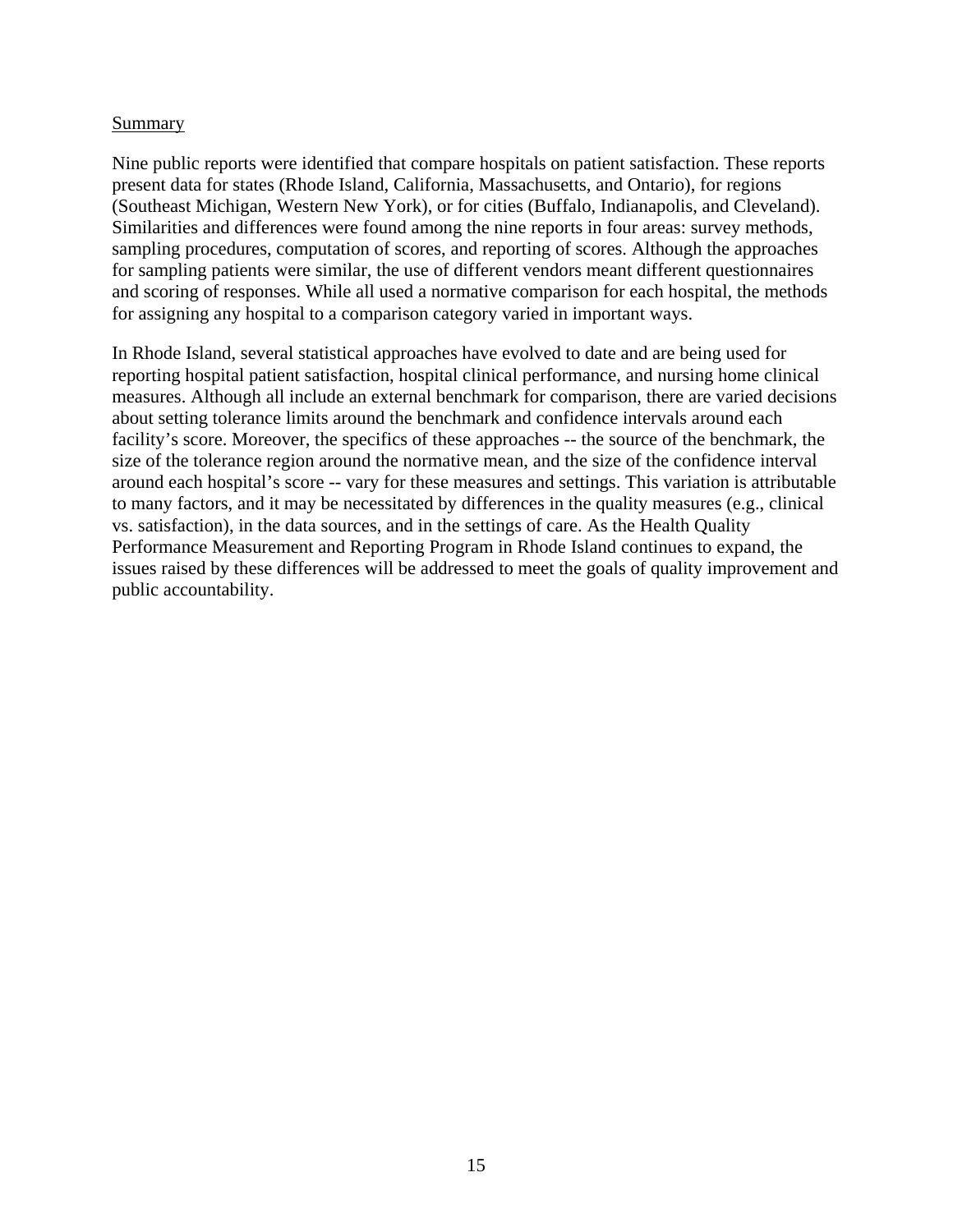#### **REFERENCES**

Bach PB, Schrag D, Brawley OW, et al. Survival of Blacks and Whites After a Cancer Diagnosis. *Journal of the American Medical Association* 2002; 287(16): 2106-2113.

Bradley CJ, Given CW, & Roberts C. Race, Socioeconomic Status, and Breast Cancer Treatment and Survival. *Journal of the National Cancer Institute* 2002; 94(7): 490-496.

Callan A and Littlewood R. Patient Satisfaction: Ethnic Origin or Explanatory Model? *Journal of Social Psychiatry* 1998; 44(11): 1-11.

Cleary PD, Edgman-Levitan S, Roberts M, et al. Patients Evaluate Their Hospital Care: A National Survey. *Health Affairs* 1991 (Winter): 254-267.

Collins KS, Hughes DL, Doty MM, et al. Diverse Communities, Common Concerns: Assessing Health Care Quality for Minority Americans: Findings from The Commonwealth Fund 2001 Health Care Quality Survey. New York: The Commonwealth Fund, March 2002.

Department of Health of Rhode Island. Health Care Quality Performance Measurement. A Review of the Current State of Public Reporting on Health Care Quality Performance: States, Hospitals, and Coalitions. July 2000.

Doescher MP, Saver BG, Franks P, & Fiscella K. Racial and Ethnic Disparities in Perceptions of Physician Style and Trust. *Archives of Family Medicine* 2000; 9: 1156-1163.

Elliott MN, Swartz R, Adams J, et al. Case-Mix Adjustment of the National CAHPS® Benchmarking Data 1.0: A Violation of Model Assumptions? *HSR: Health Services Research* 2001; 36(3): 555-573.

Finkelstein BS, Singh J, Silvers JB, et al. Patient and Hospital Characteristics Associated with Patient Assessments of Hospital Obstetrical Care. *Medical Care* 1998; 36(8): AS68-AS78.

Goldstein E, & Fyock J. Reporting of CAHPS® Quality Information to Medicare Beneficiaries. *HSR: Health Services Research* 2001; 36(3): 477-488.

Hargraves JL, Wilson IB, Zaslavsky A, et al. Adjusting for Patient Characteristics When Analyzing Reports From Patients About Hospital Care. *Medical Care* 2001; 39(6): 635-641.

Harris-Kojetin LD, McCormack LA, Jael EF, et al. Creating More Effective Health Plan Quality Reports for Consumers: Lessons from a Synthesis of Qualitative Testing. *HSR: Health Services Research* 2001; 36(3): 447-476.

Hennessy LL & Friesen MA. Perception of Quality of Care in a Minority Population: A Pilot Study. *Journal of Nursing Care Quality* 1994; 8(2): 32-37.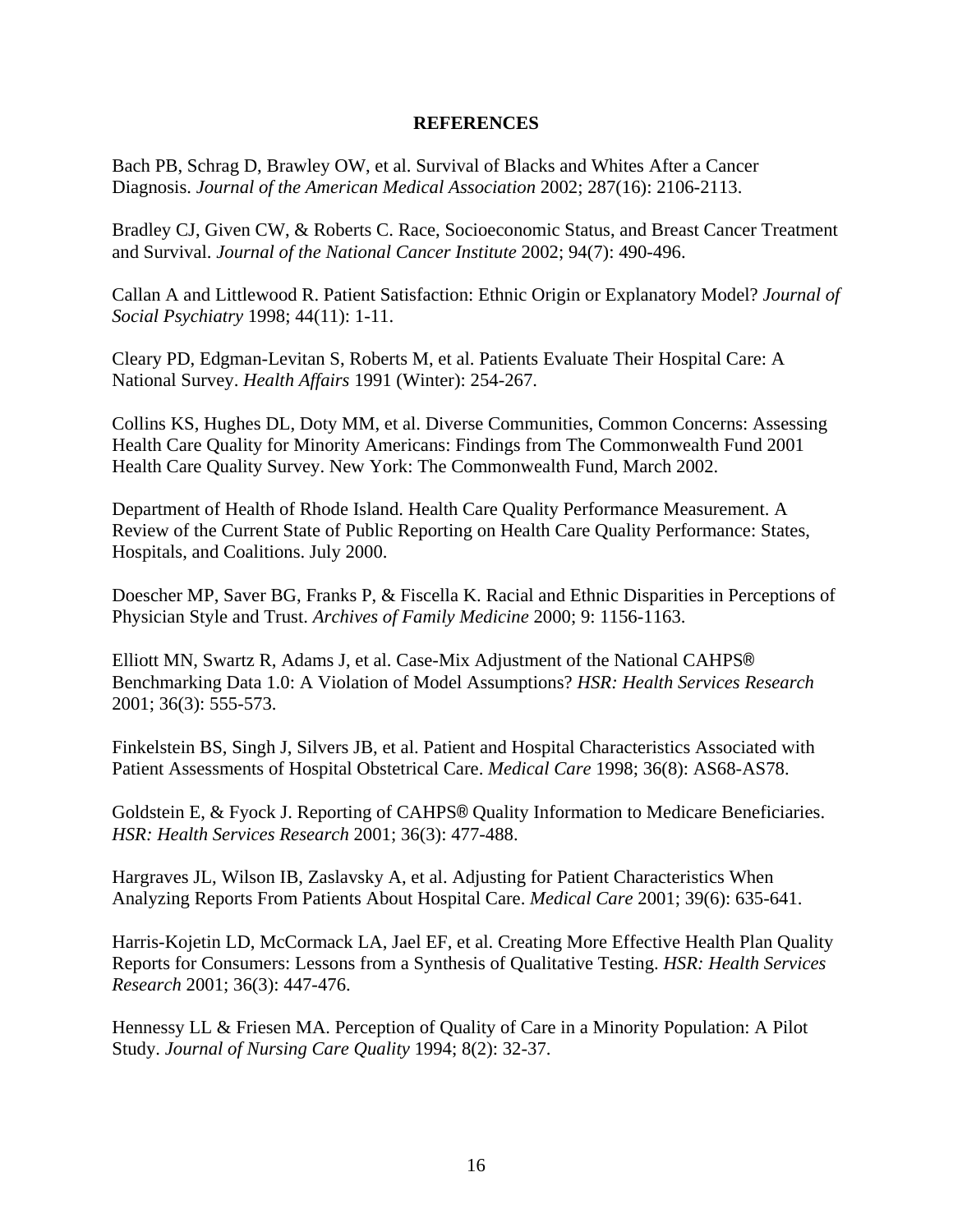Institute of Medicine. Unequal Treatment: Confronting Racial and Ethnic Disparities in Health Care. BD Smedley, AY Stith, and AR Nelson, Editors. Washington, D.C.: National Academy Press, 2002.

John J. Patient Satisfaction: The Impact of Past Experience. *JHCM: Journal of Health Care Marketing* 1992; 12(3): 56-64.

Kane RL, Maciejewski M & Finch M. The Relationship of Patient Satisfaction with Care and Clinical Outcomes. *Medical Care* 1997; 35(7): 714-730.

Lannin DR, Mathews HF, & Mitchell J. Influence of Socioeconomic and Cultural Factors on Racial Differences in Late-Stage Presentation of Breast Cancer. *Journal of the American Medical Association* 1998; 279(22): 1801-1807.

Marshall GN, Hays RD & Mazel R. Health Status and Satisfaction with Health Care: Results from the Medical Outcomes Study. *Journal of Consulting and Clinical Psychology* 1996; 64(2): 380-390.

Morales LS, Elliott MN, Weech-Maldonado R, et al. Differences in CAHPS® Adult Survey Reports and Ratings by Race and Ethnicity: An Analysis of the National CAHPS® Benchmarking Data 1.0. *HSR: Health Services Research* 2001; 36(3): 595-617.

National Quality Forum. Improving Healthcare Quality for Minority Patients: Workshop Proceedings. Washington, D.C.: National Forum for Health Care Quality Measurement and Reporting, 2002.

Pezzulo JC. Letter to Rhode Island Department of Health. Georgetown University, Washington, DC, October 3, 2001.

Rea LM & Parker RA. Designing and Conducting Survey Research: A Comprehensive Guide. San Francisco: Jossey-Bass Publishers, 1997.

Rogut L, Newman LS & Cleary PD. Variability in Patient Experiences at 15 New York City Hospitals. *Bulletin of the New York Academy of Medicine* 1996; 73(2): 314-334.

Rosenheck R, Wilson NJ & Meterko M. Influence of Patient and Hospital Factors on Consumer Satisfaction with Inpatient Mental Health Treatment. *Psychiatric Services* 1997; 48(12):1553- 1561.

Schneider EC, Zaslavsky AM & Epstein AM. Racial Disparities in the Quality of Care for Enrollees in Medicare Managed Care. *Journal of the American Medical Association* 2002; 287(10): 1288-1294.

Taira DA, Safran DG, Seto TB, et al. Do Patient Assessments of Primary Care Differ by Patient Ethnicity? *HSR: Health Services Research* 2001; 36(6): 1059-1071.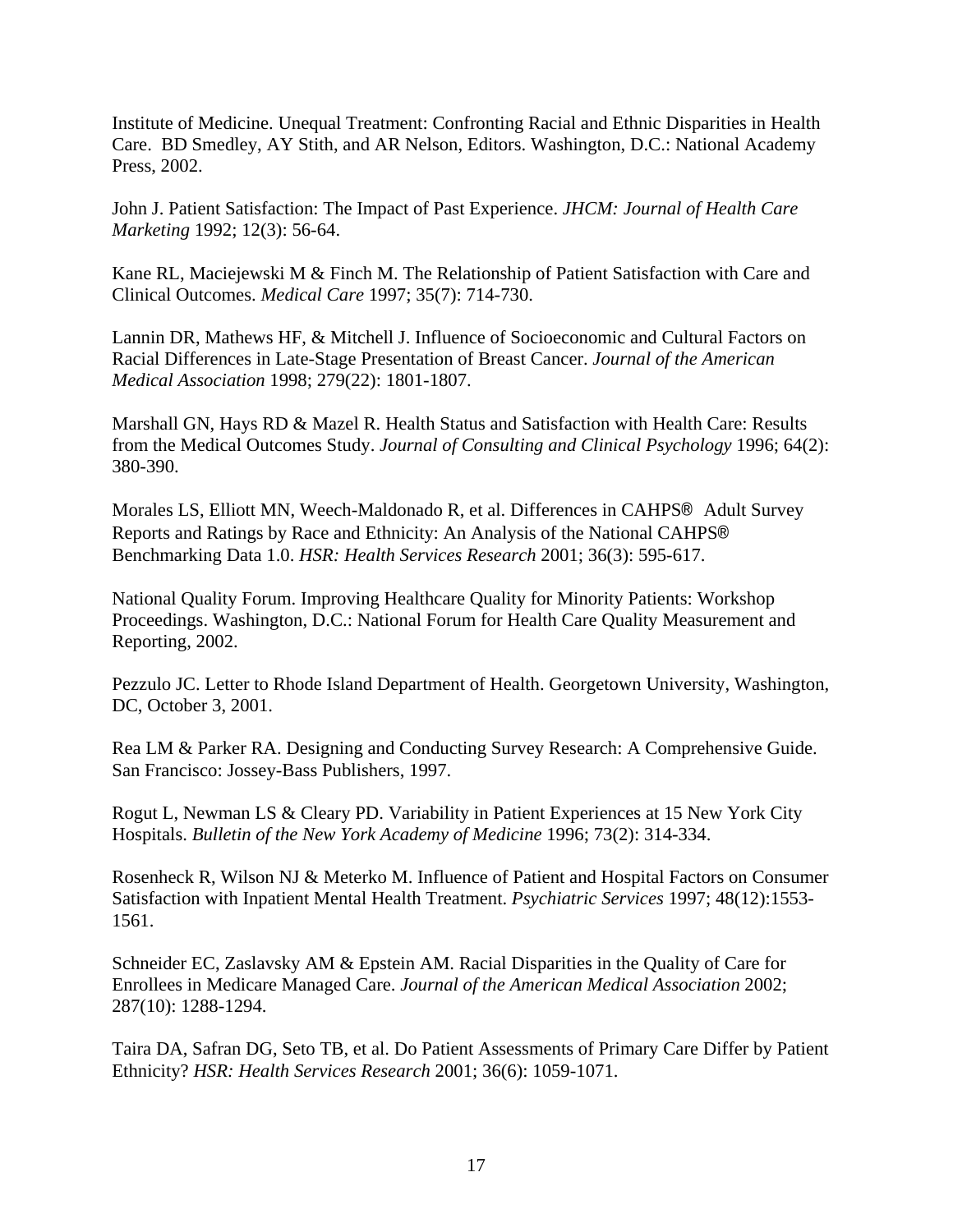Thi PL, Briancon S, Empereur F, & Guillemin F. Factors Determining Inpatient Satisfaction with Care. *Social Science and Medicine* 2002; 54(4): 493-504.

Young GJ, Meterko M & Desai KR. Patient Satisfaction with Hospital Care: Effect of Demographic and Institutional Characteristics. *Medical Care* 2000; 38(3): 325-334.

Zaslavsky AM. Statistical Issues in Reporting Quality Data: Small Samples and Casemix Variation. *International Journal for Quality in Health Care* 2001; 13(6): 481-488.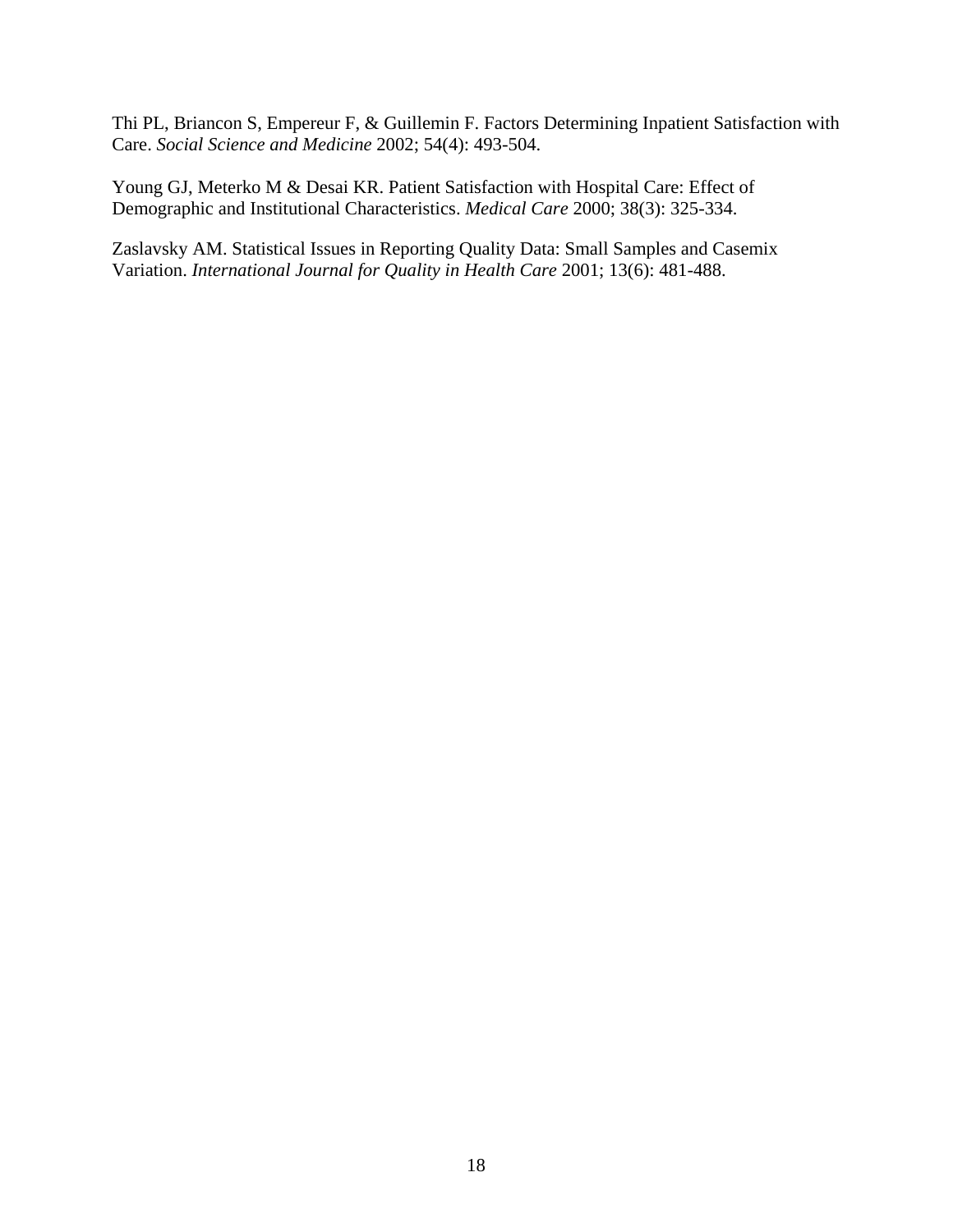# Table 1: Survey Facts

|                                       | Sponsoring                                                                                        | Survey                      | Number & Timing                                                                  | Number of Hospitals                                                               |                                                            | Response rate |                 |                                                                                                                                                                                                 |
|---------------------------------------|---------------------------------------------------------------------------------------------------|-----------------------------|----------------------------------------------------------------------------------|-----------------------------------------------------------------------------------|------------------------------------------------------------|---------------|-----------------|-------------------------------------------------------------------------------------------------------------------------------------------------------------------------------------------------|
| Locale                                | Organization                                                                                      | Vendor                      | of Report Cycles                                                                 | Surveyed                                                                          | <b>Survey Procedure</b>                                    | Mean          | Range           | <b>Alternate Language Surveys</b>                                                                                                                                                               |
| Rhode Island (RI)                     | RI Dept of Health                                                                                 | Parkside/<br>Press<br>Ganey | 1st report $(2001)$ ;<br>Legislative mandate                                     | 11 general, 2<br>specialty (100% of<br>general hospitals in<br>$\rm{R}$ I)        | 2-wave mailing (for $43\%$<br>psych: one-wave<br>hand-out) |               | $31 - 53%$      | Spanish survey available by<br>request. Option offered in cover<br>letter.                                                                                                                      |
| California (CA)                       | Calif. Institute for<br><b>Health Systems</b><br>Performance &<br>Calif. HealthCare<br>Foundation | Picker                      | 1st report (2001)                                                                | 113 (30% of eligible<br>hospitals)                                                | 3-wave mailing                                             | 43%           | 20-62%          | Spanish & Chinese surveys<br>available. 3 options: pt requests<br>from cover letter, hospital pre-<br>identifies, or double mailing. Most<br>hospitals declined options or chose<br>pt request. |
| Massachusetts (MA)                    | Massachusetts<br><b>Health Quality</b><br>Partnership                                             | Picker                      | 1st report (1998);<br>2nd report (2000)<br>not published due to MA)<br>problems. | 58 (76% of acute<br>care hospitals in                                             | 3-wave mailing                                             | 47%           | 28-59%          | Spanish, Russian, Khmer, &<br>Portuguese surveys available.<br>Some hospitals pre-identified<br>patients; others provided option to<br>request in cover letter.                                 |
| Ontario (ONT)                         | Ontario Hospital<br>Association                                                                   | Parkside/<br>Press<br>Ganey | 1st report (1999);<br>2nd report (2001)                                          | 95 hospital systems<br>(95% of eligible<br>acute care hospital<br>systems in ONT) | 3-wave mailing                                             | 40%           | 18-59%          | English and bilingual (English/<br>French) surveys available.<br>Hospitals selected their preferred<br>version.                                                                                 |
| SE Michigan (SEMI) Hospital Profiling | Project                                                                                           | Picker                      | 4th annual report<br>(2001)                                                      | 15 (52% of invited<br>hospitals in region)                                        | 3-wave mailing                                             |               | No info No info | Determined no need for alternate<br>language survey.                                                                                                                                            |
| Buffalo (BUF)                         |                                                                                                   |                             | 3rd annual report<br>(2001)                                                      | 18 (78% of invited hospitals in city)                                             |                                                            |               |                 |                                                                                                                                                                                                 |
| Indianapolis (IND)                    |                                                                                                   |                             | 3rd annual report<br>(2001)                                                      | 2 (9% of invited hospitals in city)                                               |                                                            |               |                 |                                                                                                                                                                                                 |
| Cleveland (CLE)                       |                                                                                                   |                             | 3rd annual report<br>(2001)                                                      | 7 (30% of invited hospitals in city)                                              |                                                            |               |                 |                                                                                                                                                                                                 |
| Buffalo-Niagara<br>region (WNY)       | Niagara Health<br><b>Quality Coalition</b>                                                        | Picker                      | 4th report (2002)                                                                | 15 (100% of larger<br>hospitals in region)                                        | 3-wave mailing                                             | 49%           | 42-60%          | Determined no need for alternate<br>language survey.                                                                                                                                            |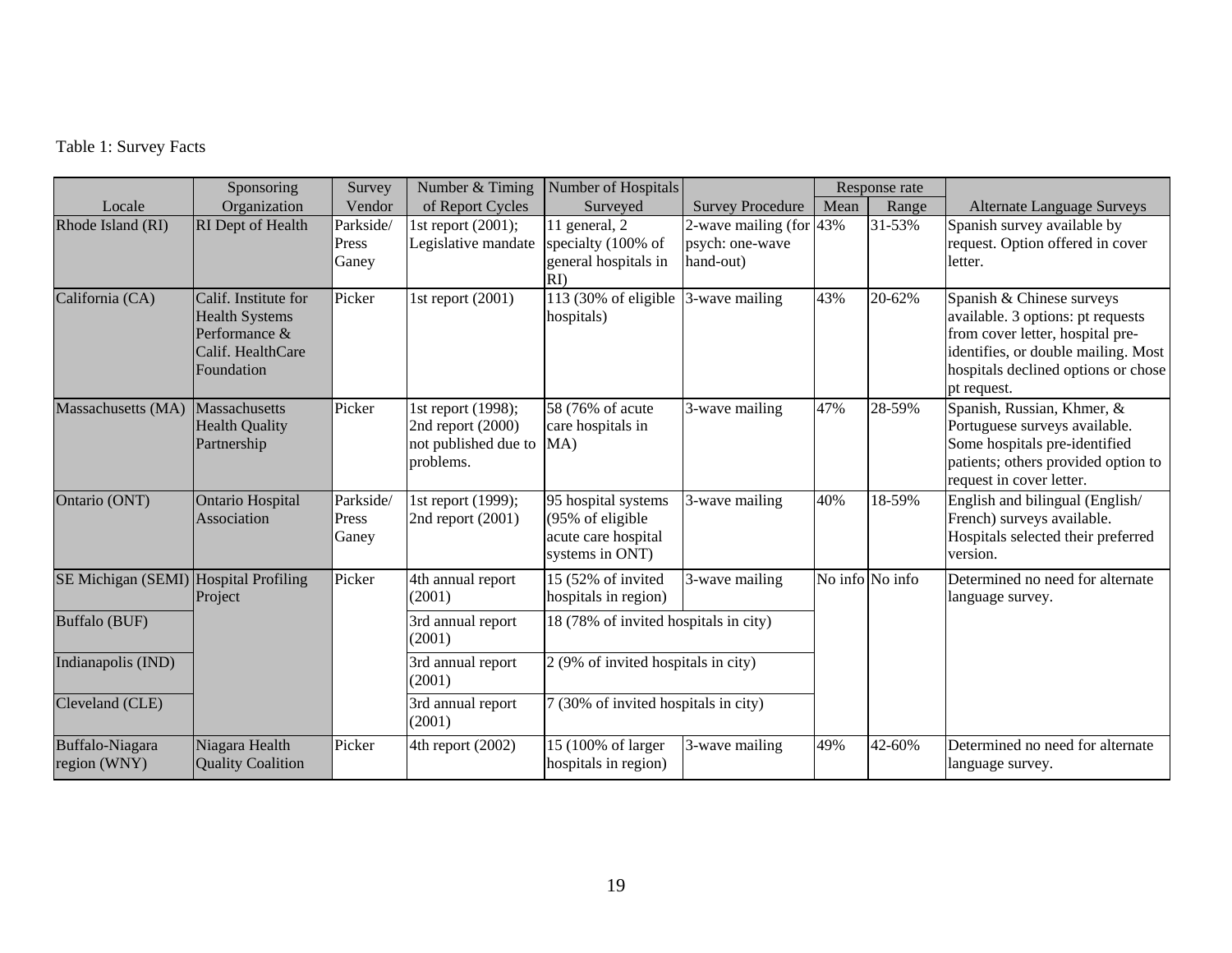# Table 2: Sampling Procedures

|                                                |                                                                                                                                                                       | Sampling Criteria                                                                                            |                                                                                                                                                                                                                                      |                                                                                                                                                                                                             |
|------------------------------------------------|-----------------------------------------------------------------------------------------------------------------------------------------------------------------------|--------------------------------------------------------------------------------------------------------------|--------------------------------------------------------------------------------------------------------------------------------------------------------------------------------------------------------------------------------------|-------------------------------------------------------------------------------------------------------------------------------------------------------------------------------------------------------------|
| Locale                                         | Number of Patients Sampled                                                                                                                                            | Inclusion                                                                                                    | Exclusion                                                                                                                                                                                                                            | <b>Sampling Stratification</b>                                                                                                                                                                              |
| RI                                             | 25 patients per service type per<br>hospital per wk (x 13 wks = $325$ )<br>patients/service type/hospital).<br>100% of patients if $< 25$<br>patients/service type/wk | (1) medical, surgical, OB, rehab, or<br>psych; (2) adult; (3) overnight stay;<br>(4) discharged to home      | $(1)$ deceased; $(2)$ received survey in<br>previous 6 months; (3) transferred to<br>another facility; (4) for psych: those<br>unable to complete survey on own                                                                      | Selected equal numbers from 3 services plus a<br>rehabilitation and a psychiatric hospital                                                                                                                  |
| <b>CA</b>                                      | 600 patients/hospital; 300<br>patients/hospital if $< 2,500$<br>annual discharges; 100% of<br>eligible patients if $<$ 300<br>eligible discharges                     | $(3)$ overnight stay; $(4)$ discharged to<br>home                                                            | (1) medical, surgical, or OB; (2) adult; (1) admitted for psych or substance abuse Selected equal numbers from 3 services<br>treatment; (2) admitted for observation;<br>(3) patients who died or whose baby died                    |                                                                                                                                                                                                             |
| <b>MA</b>                                      | 600 patients/hospital                                                                                                                                                 | $(3)$ overnight stay; $(4)$ discharged to<br>home                                                            | (1) medical, surgical, or OB; (2) adult; $ (1)$ admitted for psych or substance abuse Selected equal numbers from 3 services<br>treatment; (2) patients who died or whose<br>baby died; (3) patients treated in multiple<br>settings |                                                                                                                                                                                                             |
| <b>ONT</b>                                     | Approximately half of<br>participating hospitals surveyed<br>500 patients/hospital; the other<br>half surveyed $> 500$<br>patients/hospital                           | $(1)$ medical or surgical; $(2)$ adult and<br>pediatric; (3) overnight stay                                  | $(1)$ deceased; $(2)$ outpatients; $(3)$<br>psychiatry; (4) obstetrics                                                                                                                                                               | Some larger hospitals conducted stratified<br>sampling procedure for surveying multiple<br>programs or multiple sites, yielding larger sample<br>sizes. Otherwise, simple random sample of<br>500/hospital. |
| <b>SEMI</b><br><b>BUF</b><br>IND<br><b>CLE</b> | 200 medical, 200 surgical, 200<br>OB patients per hospital                                                                                                            | (1) medical, surgical, or OB; (2) adult; $(1)$ deceased<br>$(3)$ overnight stay; $(4)$ discharged to<br>home |                                                                                                                                                                                                                                      | Selected equal numbers from 3 services                                                                                                                                                                      |
| <b>WNY</b>                                     | 600 patients/hospital                                                                                                                                                 |                                                                                                              | (1) medical, surgical, or OB; (2) adult $(1)$ deceased; (2) surveyed in the past 6<br>months                                                                                                                                         | Selected equal numbers from 3 services                                                                                                                                                                      |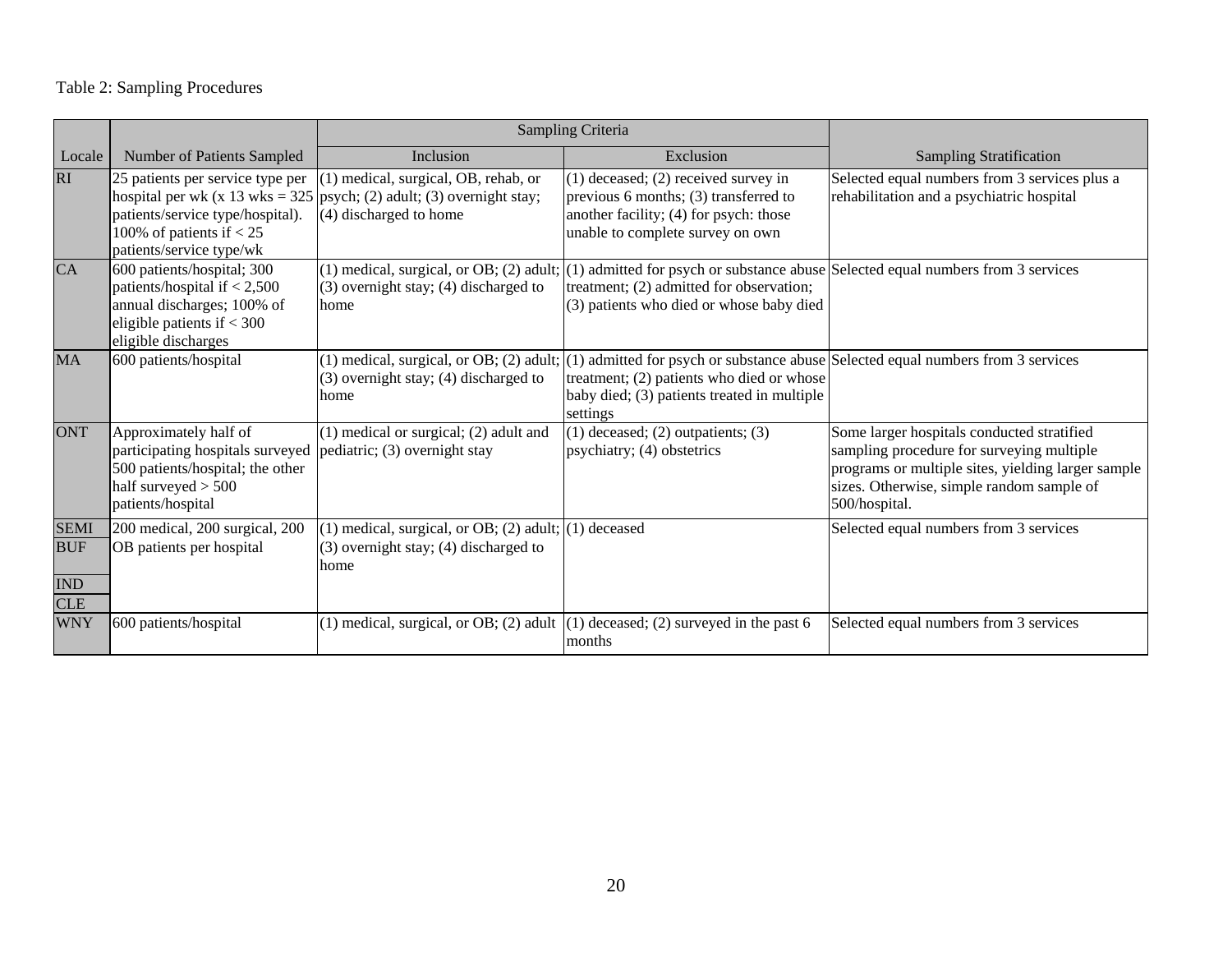## Table 3: Computation of Scores

|                                                       |                                                                                                                                                                                                                                                                                                                                                                                     | Case-Mix Adjustment                                                                                                                                          |                                                                                                                                                                                                                                                                                    |                                                                                                                                                         |                                                     |  |
|-------------------------------------------------------|-------------------------------------------------------------------------------------------------------------------------------------------------------------------------------------------------------------------------------------------------------------------------------------------------------------------------------------------------------------------------------------|--------------------------------------------------------------------------------------------------------------------------------------------------------------|------------------------------------------------------------------------------------------------------------------------------------------------------------------------------------------------------------------------------------------------------------------------------------|---------------------------------------------------------------------------------------------------------------------------------------------------------|-----------------------------------------------------|--|
|                                                       |                                                                                                                                                                                                                                                                                                                                                                                     |                                                                                                                                                              |                                                                                                                                                                                                                                                                                    | Degree of Shift in<br>Hospital Scores Due to                                                                                                            | <b>Explanatory Power</b><br>of the Regression       |  |
| Locale                                                | <b>Calculation of Hospital-Level Scores</b>                                                                                                                                                                                                                                                                                                                                         | Variables tested                                                                                                                                             | <b>Adjustment Actually Performed</b>                                                                                                                                                                                                                                               | Case-mix Adjustment                                                                                                                                     | Models                                              |  |
| <b>RI</b>                                             | Responses transformed from ordinal to interval scale<br>(Excellent=100, Good=75, Fair=50, Poor=25, Very<br>Poor=0). Patient-level domain score = mean of responses<br>to questions in domain. Hospital-level domain $score =$<br>mean of patient-level domain scores.                                                                                                               | $(1)$ age, $(2)$ gender, $(3)$<br>insurance, $(4)$ LOS, $(5)$<br>self reported health<br>status, (6) service type                                            | Decided against case-mix adjustment.                                                                                                                                                                                                                                               | N/A                                                                                                                                                     | N/A                                                 |  |
| CA                                                    | Hospital-level domain score = "Performance score" $1$                                                                                                                                                                                                                                                                                                                               | $(1)$ age, $(2)$ gender, $(3)$<br>self-reported health<br>status, (4) education,<br>which were not<br>significant                                            | Hospital score adjusted separately for<br>each service-domain combination<br>$(n=21)$ . Multiple regression. Age,<br>(5) additional variables gender, self-reported health, and<br>education. Roll-up scores for medical,<br>surgical, and maternity adjusted for<br>service type. | Average shift $<$ 1<br>percentage point.<br>Maximum shift across all<br>domains within any<br>service $=$ 5 percentage<br>points.                       | Ranged from 1% to<br>7% across the 21<br>models     |  |
| <b>MA</b>                                             | Hospital-level domain $score = "Performance score"$                                                                                                                                                                                                                                                                                                                                 | $\overline{(1) \text{ age}, (2) \text{ gender}, (3)}$<br>self-reported health<br>status, $(4)$ education                                                     | Hospital score adjusted separately for<br>each service-domain combination<br>$(n=21)$ . Multiple regression. All tested<br>variables.                                                                                                                                              | Average shift $< 1$<br>percentage point.<br>Maximum shift across all<br>domains within any<br>$s$ ervice = 3.4 percentage<br>points.                    | Ranged from 1% to<br>5% across the 21<br>models     |  |
| <b>ONT</b>                                            | Responses transformed from ordinal to interval scale<br>(Excellent=100, Good=75, Fair=50, Poor=25, Very<br>Poor=0). Patient-level domain scores $=$ mean of responses<br>to questions in domain. Hospital-level domain scores =<br>mean of case-mix-adjusted patient-level scores. The 10th<br>indicator is a composite measure, formed by combining a<br>weighted sum of 9 scales. | $(1)$ age, $(2)$ gender, $(3)$<br>self-reported health<br>status, $(4)$ whether<br>other filled out survey,<br>(5) # hospitalizations<br>in previous 2 years | Hospital score adjusted separately for<br>each domain (n=10). Multiple<br>regression. 6 domains adjusted by all 5<br>patient characteristics; remaining 4<br>domains adjusted by first four<br>characteristics.                                                                    | Average shift $= 2.0$<br>percentage points.<br>Maximum domain shift $=$<br>3.0 percentage points;<br>minimum domain shift $=$<br>1.2 percentage points. | Ranged from 0.7%<br>to 3.4% across the<br>10 models |  |
| <b>SEMI</b><br><b>BUF</b><br><b>IND</b><br><b>CLE</b> | Hospital-level domain score = "Problem score" $2$                                                                                                                                                                                                                                                                                                                                   | $(1)$ age, $(2)$ gender, $(3)$<br>self-reported health<br>status, (4) education                                                                              | Hospital score adjusted separately for.<br>each service-domain combination<br>$(n=21)$ . Multiple regression. All tested<br>variables                                                                                                                                              | Statistically insignificant<br>shift                                                                                                                    | No information                                      |  |
| <b>WNY</b>                                            | Hospital-level domain score = "Performance score" $1$                                                                                                                                                                                                                                                                                                                               | N/A                                                                                                                                                          | Decided against case-mix adjustment.                                                                                                                                                                                                                                               | N/A                                                                                                                                                     | N/A                                                 |  |

<sup>1</sup> Performance score = the weighted average of the percent of patients who gave the best possible response to each of the questions within a given domain (inverse of "Problem") Score")

 $2^2$  Problem score = the weighted average of the percent of patients who reported a problem for any question within a given domain.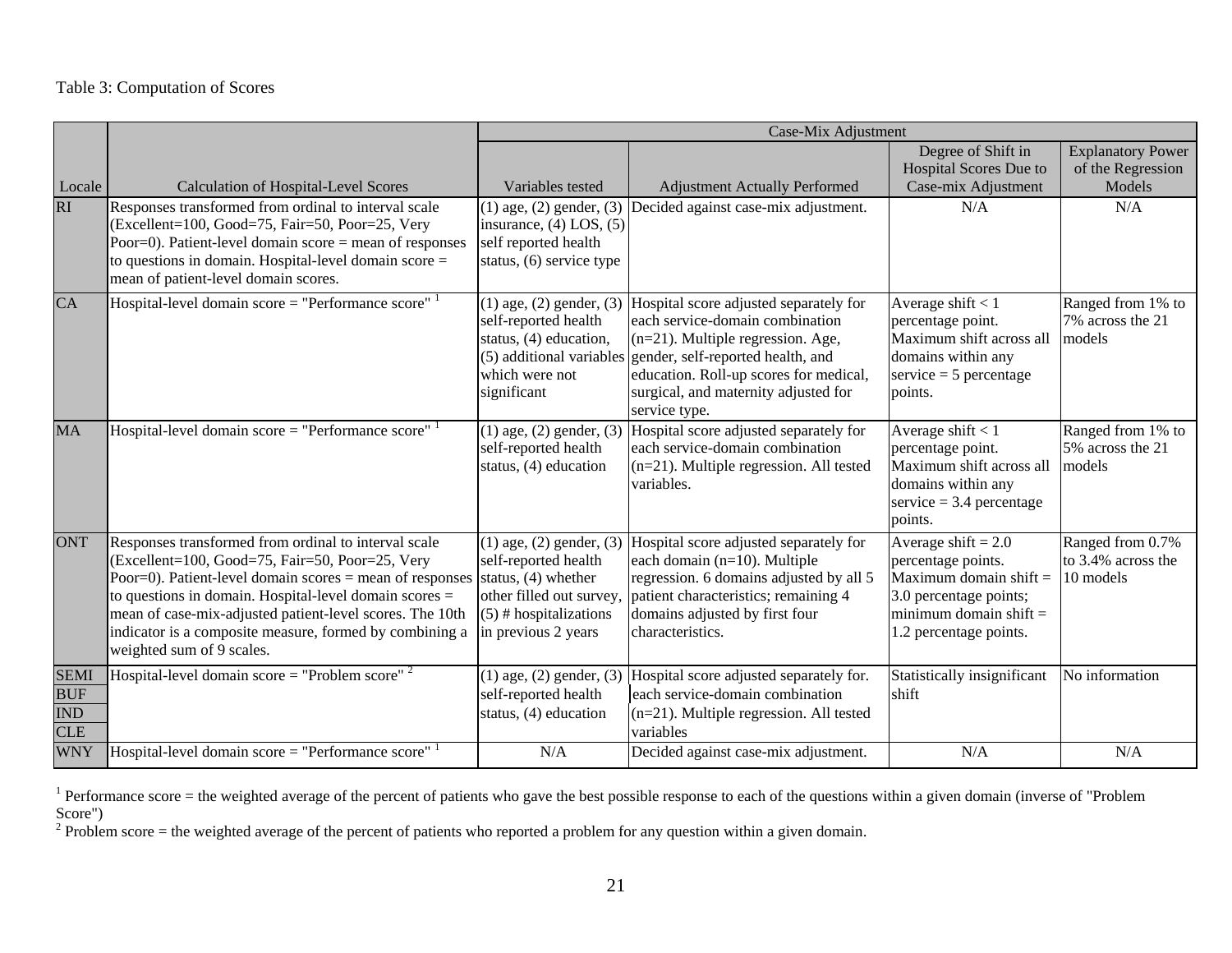| Locale      | Minimum # Survey                                                                                                                      | Number of      |                                                                                                                                                                                     |                                                                                                                                                                                                                                                                                                                                                                                                                                                                                                                                 |
|-------------|---------------------------------------------------------------------------------------------------------------------------------------|----------------|-------------------------------------------------------------------------------------------------------------------------------------------------------------------------------------|---------------------------------------------------------------------------------------------------------------------------------------------------------------------------------------------------------------------------------------------------------------------------------------------------------------------------------------------------------------------------------------------------------------------------------------------------------------------------------------------------------------------------------|
|             | <b>Returns to Report</b>                                                                                                              | Hospitals in   |                                                                                                                                                                                     |                                                                                                                                                                                                                                                                                                                                                                                                                                                                                                                                 |
|             | <b>Hospital Scores</b>                                                                                                                | Report         | Normative Score                                                                                                                                                                     | <b>Comparative Reporting of Hospital Scores</b>                                                                                                                                                                                                                                                                                                                                                                                                                                                                                 |
| <b>RI</b>   | 40 surveys/service<br>type                                                                                                            | 13             | National average - from Parkside<br>national database; domain- and<br>hospital-service-specific                                                                                     | 3 level rating scheme. 2 steps required to flag above or below norm: 1 standard deviation (SD)<br>tolerance region computed around normative mean. Hospitals with scores within 1 SD are<br>designated average. Hospitals with scores outside 1 SD are given 2nd test: 95% confidence<br>interval (CI) computed around hospital score. If CI does not overlap normative mean, hospital<br>is designated above or below average, accordingly; else, hospital is designated average.<br>Reporting stratified by hospital service. |
| <b>CA</b>   | 2 surveys/hospital                                                                                                                    | 113            | (1) State average - mean performance<br>scores of all patients; (2) National<br>average - from Picker national<br>database; domain- and hospital-<br>service-specific (includes CA) | 3 level rating scheme. 95% CI computed around hospital score; no tolerance region around<br>normative mean. Hospitals with CI overlapping normative mean are designated average;<br>hospitals with CI fully above or below norm are designated above or below average,<br>respectively. Reporting stratified by hospital service.                                                                                                                                                                                               |
| <b>MA</b>   | No minimum                                                                                                                            | 58             | (1) State average - mean scores of all<br>participating hospitals; (2) National<br>average - from Picker national<br>database; domain- and hospital-<br>service-specific            | 3 level rating scheme. 95% CI computed around hospital score; no tolerance region around<br>normative mean. Hospitals with CI overlapping normative mean are designated average;<br>hospitals with CI fully above or below norm are designated above or below average,<br>respectively. Reporting stratified by hospital service.                                                                                                                                                                                               |
| <b>ONT</b>  | $(1)$ 100 surveys/<br>hospital; $(2)$ 50% of<br>the 65 questions and<br>at least 1 question on<br>5 of the 9 indicators<br>completed. | 86             | Province average - mean scores of all<br>participating hospitals                                                                                                                    | 5 level rating scheme. Hospitals with 99.9% CI fully above normative mean are designated<br>above average; those with only 95% CI fully above norm are designated somewhat above<br>average; hospitals with 95% and 99.9% CIs fully below norm AND with scores lower than<br>scores of all average hospitals are assigned somewhat below and below average, respectively.<br>Remaining hospitals are designated average. Reporting stratified by hospital type (i.e.,<br>teaching, community, small).                           |
| <b>SEMI</b> | 30% response per                                                                                                                      | 13             | National average - from Picker                                                                                                                                                      | 3 level rating scheme. 2 SD tolerance region computed around normative mean; no CIs                                                                                                                                                                                                                                                                                                                                                                                                                                             |
| <b>BUF</b>  | hospital                                                                                                                              | 12             | national database; domain- and                                                                                                                                                      | computed around hospital scores. Hospitals with scores above or below 2 SD are designated.                                                                                                                                                                                                                                                                                                                                                                                                                                      |
| <b>IND</b>  |                                                                                                                                       | $\sqrt{2}$     | hospital-service-specific                                                                                                                                                           | above or below average, respectively. Remaining hospitals are designated average. Reporting                                                                                                                                                                                                                                                                                                                                                                                                                                     |
| <b>CLE</b>  |                                                                                                                                       | $\overline{7}$ |                                                                                                                                                                                     | stratified by hospital service.                                                                                                                                                                                                                                                                                                                                                                                                                                                                                                 |
| <b>WNY</b>  | 30% response per<br>hospital                                                                                                          | 15             | National average - from Picker<br>national database; domain- and<br>hospital-service-specific                                                                                       | 3 level rating scheme. 95% CI computed around hospital score; no tolerance region around<br>normative mean. Hospitals with CI overlapping normative mean are designated average;<br>hospitals with CI fully above or below norm are designated above or below average,<br>respectively. Reporting stratified by hospital service.                                                                                                                                                                                               |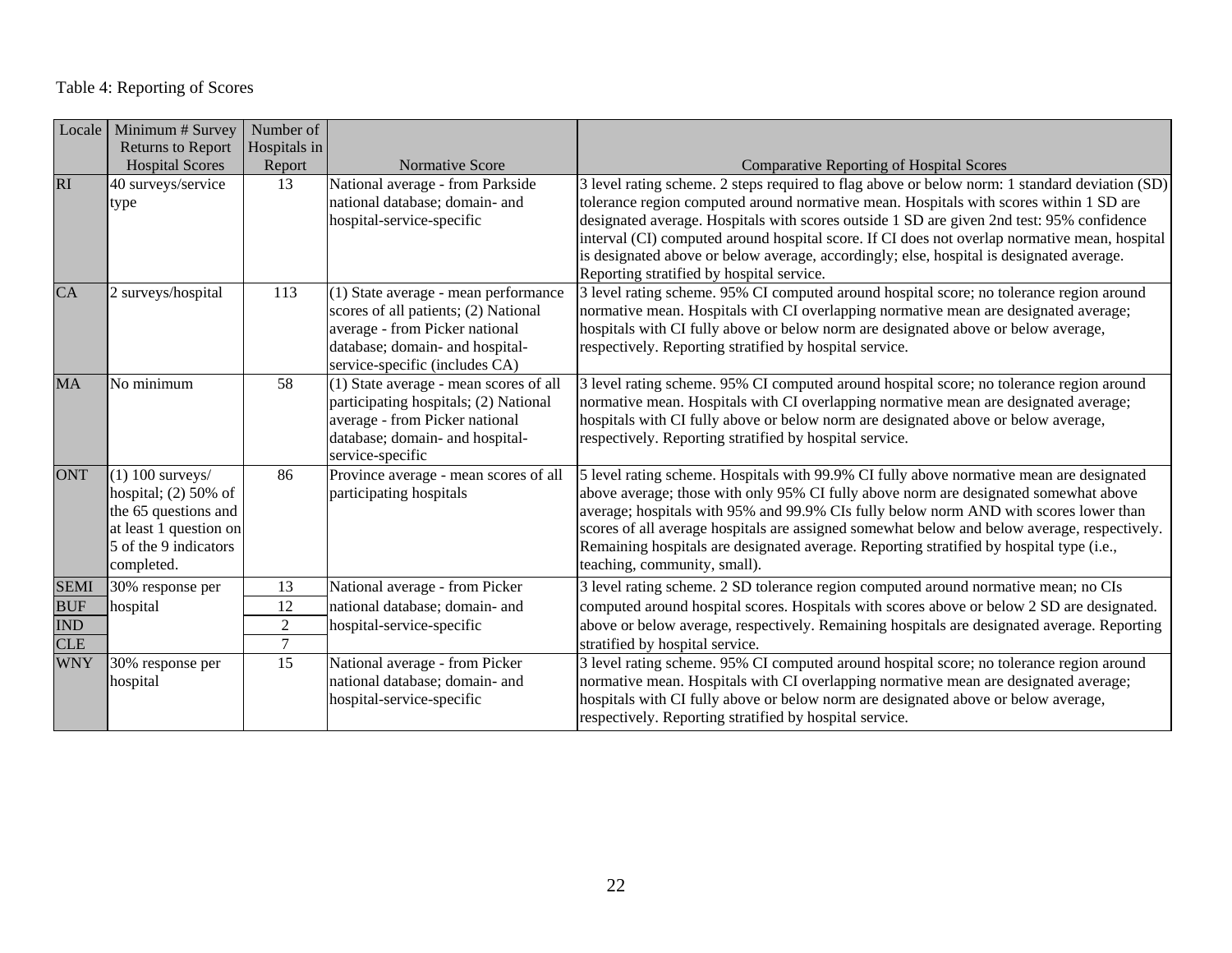# **APPENDIX A: LIST OF CONTACTS**

California Institute for Health Systems Performance, Marcia Nelson Canada Institute for Health Information, Jennifer Zelmer Canada Institute for Health Information, Jeremy Chrystman Ford Motor Company, Diane Bechel Health Action Council of NE Ohio, Pat Casey Massachusetts Health Quality Partners, Inc., Barbra Rabson Massachusetts Hospital Association, David Smith Niagara Health Quality Coalition, Bruce Boissonnault Niagara Health Quality Coalition, Joe Allen